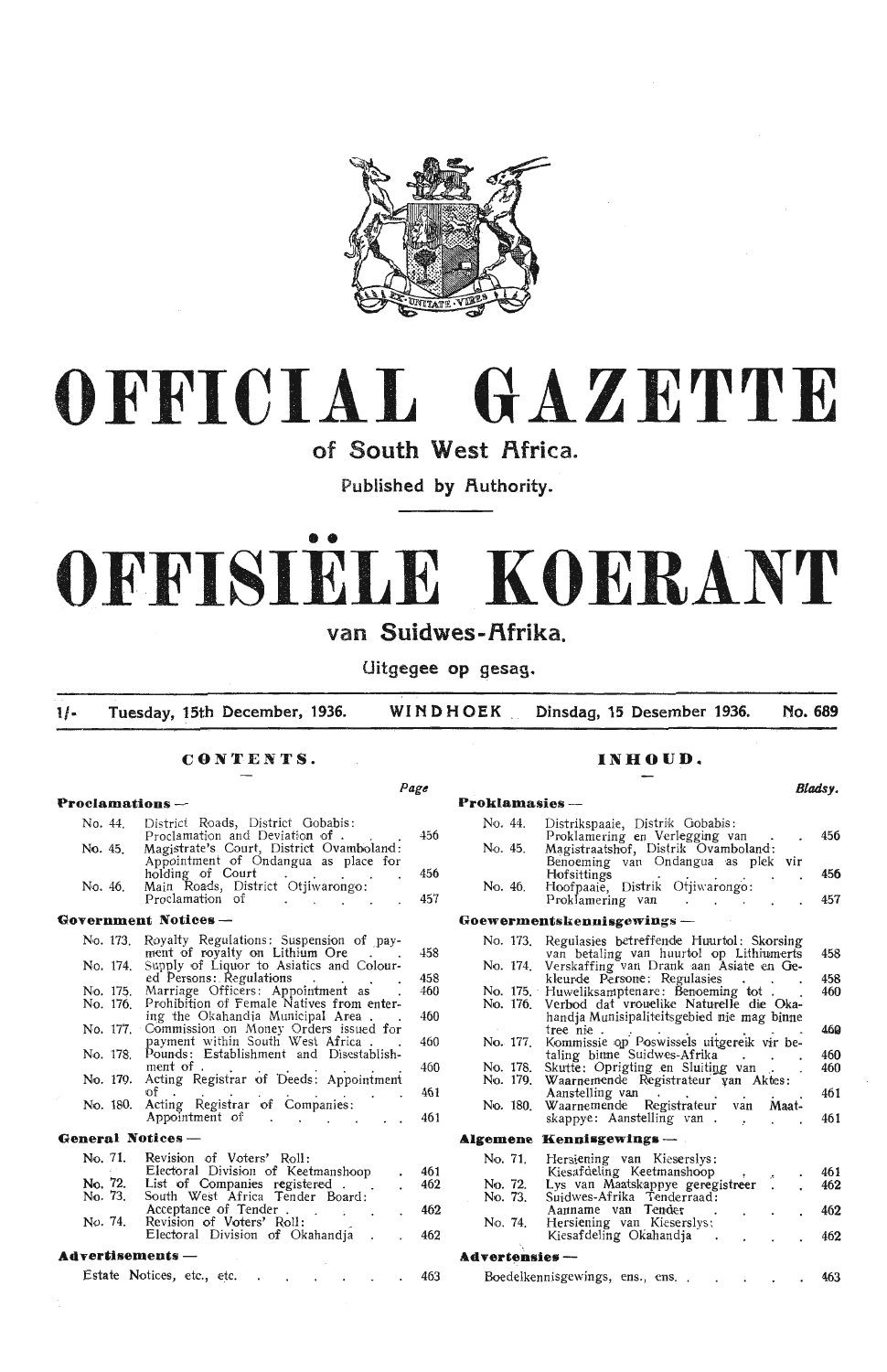#### **PROCLAMATIONS BY** HIS HONOUR DAVID GIDEON CONRADIE, **ADMINISTRATOR OF SOUTH WEST AFRICA.**

No. 44 of 1936.]

UNDER and by virtue of the powers in me vested by section *four* of the Roads and Outspans Ordinance, 1927<br>(Ordinance No. 15 of 1927), as amended by the Roads and<br>Outspans Ordinance Amendment Ordinance, 1928 (Ordinance Outspans Ordinance Amendment Ordinance, 1928 (Ordinance<br>No. 10 of 1928), I do hereby declare as follows:--

1. The road in the district of Gobabis described in Schedule I hereto sh'all be a district road.

The district road in the district of Gobabis described in the first column of Schedule II hereto shall be deviated as set forth in the second column of the said Schedule.

#### GOD SAVE THE KING.

Given under my hand and seal at Windhoek this 2nd day of December, 1936.

D. G. CONRADIE,

*Admi.•listrator.* 

#### SCHEDULE I.

#### *Road from Gobabis to Epukiro Native Reserve:*

No. 93. From the township of Gobabis generally northwards via portion B of Oobabis Town and Townlands No. 74 and the farms Wendelstein No. 171, Ohlsenhagen No. 174, Otjimukandi No. 178, Cadillac No. 385, Hippo No. 386, Drimiopsis No. 387, Harlekyn No. 388, Haai No. 422, and Bis No. 421, thence continuing north-eastwards and north-<br>wards via the farms Hennep No. 424 and Hekel No. 415, thence continuing eastwards via the farms Stolshoek No. 416, Greatrex No. 417, Harnas No. 418 and Bainesii No. 419, thence continuing northwards via the Epukiro Native Reserve<br>**No.** 329 to the head-quarters of the Superintendent of such Reserve.

| SCHEDULE |
|----------|
|----------|

*Deviation of District Road No.* 43.

| Description of Road.                                                                                | Extent of Deviation.                                                                                                                                                                                                                                                                                                 |
|-----------------------------------------------------------------------------------------------------|----------------------------------------------------------------------------------------------------------------------------------------------------------------------------------------------------------------------------------------------------------------------------------------------------------------------|
| The road described as<br>district road No. 43 in<br>Schedule II to Procla-<br>mation No. 4 of 1931. | From a point on Main Road No. 6,<br>as defined in Schedule I to Pro-<br>clamation No. 44 of 1931, on<br>the farm Grunental No. 151<br>generally northwards via the<br>farms Grunental No. 151, Eska-<br>dron No. 152 and Ottawa No.<br>150 to reconnect with district<br>road No. 43 on the last-<br>mentioned farm. |

**No.** 45 of 1936.]

Under and by virtue of the powers in me vested by section 2 (e) of the Magistrates' Courts Proclamation, 1936, I do hereby appoint ONDANGUA in the District of Ovambo land as a place for the holding of a court for such district.

#### GOD SAVE THE KING.

Given under my hand and seal at Windhoek this 12th day of December, 1936.

> **D. O. CONRADIE,**  *Administrator,*

### **PROKLAMASIES**  VAN SY EDELE DAVID GIDEON CONRADIE,

ADMINISTRATEUR **VAN** SUIDWES-AFRIKA.

No. 44 van 1936.]

Ingevolge en kragtens die bevoegdheid my verleen by artikel *Pier* van die Paaie en Uitspanplekke Ordonnansie 1927 (Ordonnansie No. 15 van 1927), soos gewysig by die Paaie<br>en Uitspanplekke Ordonnansie Wysigingsordonnansie 1928 (Ordonnansie No. 10 van 1928), verklaar ek hiermee as<br>volg:—

1. Die pad in die distrik Gobabis in Bylae I hiervan<br>beskrywe, sal 'n distrikspad wees.

2. Die distrikspad in die distrik Gobabis, in die eerste Kolom van Bylae II hiervan beskrywe, sal verlê word, soos uiteengesit in die tweede kolom van die voormelde Bylae.

#### GOD BEHOEDE DIE KONING.

Gegee onder my hand en seël te Windhoek hierdie 2de dag van Desember 1936:

#### D. 0. CONRADIE,

*Administrat e.ur.* 

#### BYLAE I.

#### Pad van Gobabis na Epukiro Naturellereservaat:

No. 93. Vanaf die dorp Gobabis, oor die algemeen noordwaarts oor gedeelte B van die dorp en dorpsgronde Gobabis No. 74 en die plase Wendelstein No. 171, Ohlsenhagen No. 174, Otjimukan,di No. 178, Cadillac No. 385, Hippo No. 386, Drimiopsis No. 387, Harlekyn No. 388, Haai No. 422, en Bis No. 421; vandaar noordooswaarts en noordwaarts oor<br>die plase Hennep No. 424 en Hekel No. 415; vandaar oos-<br>waarts oor die plase Stolshoek No. 416, Greatrex No. 417 Harnas No. 418 en Bainesii No. 419; vandaar noordwaarts oor die naturellereservaat Epukiro No. 329 tot by die hoofkwartier van die superintendent van genoemde reservaat.

BYLAE IL

*Vertegging van Distrikspad No.* 3.

| Beskrywing van Pad.                                                                           | Omvang van Verlegging.                                                                                                                                                                                                                                                                              |
|-----------------------------------------------------------------------------------------------|-----------------------------------------------------------------------------------------------------------------------------------------------------------------------------------------------------------------------------------------------------------------------------------------------------|
| Die pad beskrywe as<br>distrikspad No. 43 in<br>Bylae II van Prokla-<br>masie No. 4 van 1931. | Vanaf 'n punt op Hoofpad No. 6,<br>soos omskrywe in Bylae I van<br>Proklamasie No. 44 van 1931,<br>op die plaas Grunental No. 151,<br>oor die algemeen noordwaarts<br>oor die plase Grunental No. 151,<br>Eskadron No. 152 en Ottawa<br>No. 150 tot by distrikspad No.<br>43 op laasgenoemde plaas. |

#### No. 45 van 1936.]

Ingevolge en kragtens die bevoegdhede my verleen deur<br>artikel 2 (e) van die Magistraatshowe Proklamasie 1935, be-<br>noem ek hiermee ONDANGUA in die Distrik Ovamboland<br>as 'n plek vir die hou van hofsittinge vir sodanige distr

#### GOD BEHOEDE DIE KONING.

Gegee onder my hand en seel te Windhoek hierdie 12de dag van Desember 1936.

> D. G. CONRADIE, *Administrai eur.*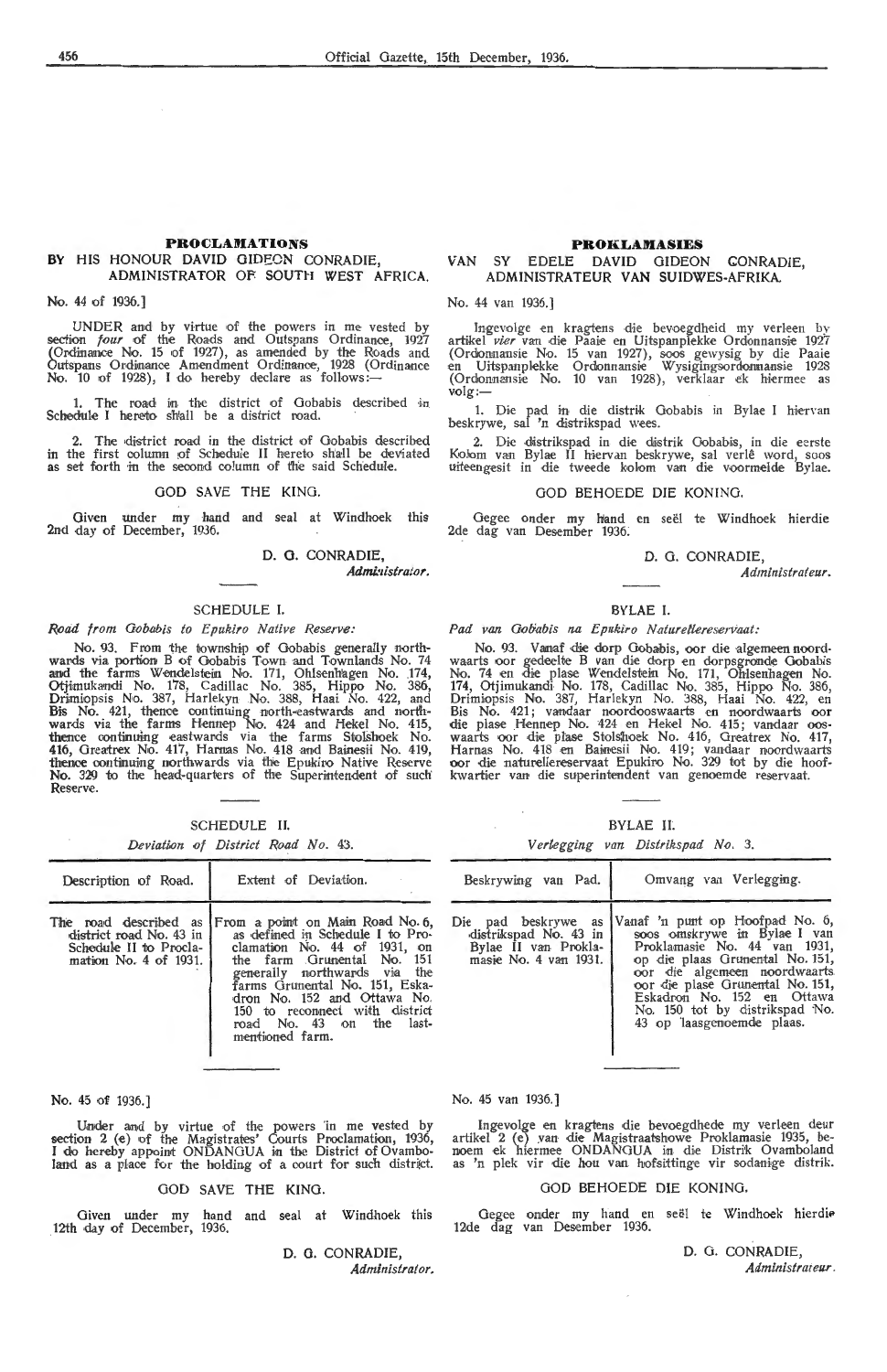No. 46 of 1936.)

Under and by virtue of the powers in me vested by Section *four* of the Roads and Outspans Ordinance, 1927 (Ordinance No. 15 of 1927), as amended by the Roads and Outspans Ordinance Amendment Ordinance, 1928 (Ordinance<br>No. 10 of 1928), I do hereby declare that the roads in the district of Otjiwarongo, described in the Schedule hereto shall be main roads.

#### GOD SAVE THE KING.

Given under my hand and seal at Windhoek this 11th day of December, 1936.

D. G. CONRADIE, *Administrator.* 

#### SCHEDULE.

## MAIN ROADS.

#### No. 1. *Oijiwarongo to Orootfontein:*

From the township of Otjiwarongo, generally north-eastwards and following along the northern side of the railway track via portion B of the Otjiwarongo Town and Townlands No. 18 and the farms Cleveland No. 17, Nevada No. 15, Drukwerk No. 13, Jagerhof No. 11, Capricorn No. 8 and Brurnnental No. 7; thence crossing the railway track and proceeding generally eastwards via the farms Schwerborn No. 6 and Okarui-Kosonduno No. 5 to the boundary of the district<br>of Grootfontein.

#### No. 2. *Otjiwarongo to Omarum:*

From the township of Otjiwarongo generally south-west-<br>wards and following along the northern side of the railway track via Portion B •of the Otjiwarongo Town and Town- lands No. 18 and .the farms Otjitasu No. 19, Wieriingen No. 25, San Remo No. 26, Aberfelde No. 27, Hillenhof No. 28 and passing the Erundu Railway Station, Ohiwa No. 29, Yakandonga No. 42, Avondschaduw No. 43, Etaneno No. 44, Lehmputz No. 76, Hedwigstal No. 77, Eisenberg No. 78, Otjimbonde No. 85 and passing the Kalkfeld Railway Station, Okowakuatjiwi No. 88, Georg Ferdinandshöhe No. 86 and Wilhelm Albrechtstal No. 84 to the boundary of the district of Omaruru.

#### No. 3. *Otjiwarongo to Okalzandia:*

From the township of Otjiwarongo generally south-east-<br>wards via portion B of the Otjiwarongo Town and Townlands No. 18 and the farms Otjiwarongo East No. 308, Pinnacles No. 310, Tweekopjes No. 312, Klipkop No. 314, Etekero No. 144, Ohakua No. 143, Kahlenberg No. 130,<br>Omusema Uarei No. 129, Otitua No. 169, Erindi Omaue No.<br>170, Sukses No. 172 and passing near the homestead, Donegan No. 184, Utrecht No. 183, crossing the corner of Afgunst No. 195, thence via Welgevonden No. 197 and Evero No. 200; thence crossing the Omuramba Omatako and proceeding southwards via the farm Ehangeru No. 199 to the boundary of the district of Okahandja.

#### No. 4. *Otiiwarongo to Outjo:*

From the township of Otjiwarongo gene rally north-westwards via portion B of the Otjiwarongo Town and Town-<br>lands No. 18 and the farms Otjitasu No. 19, Omatjenne No. 20, Omatjenne Nord No. 21 and Rusthof No. 353 to the<br>bounary of the district of Outjo. No. 46 van 1936.)

Ingevolge en kragtens die bevoegdhede my verleen deur Artikel *vier* van die Paaie en Uitspanplekke Ordonnansie 1927 (Ordonnansie No. 15 van 1927), soos gewysig deur die Paaie<br>en Uitspanplekke Ordonnansie Wysigingsordonnansie 1928 (Ordonnansie No. 10 van 1928), verklaar ek hiermee dat die paaie in die distrik Otjiwarongo, in die bygaande Bylae omskrywe, hoofpaaie sal wees.

#### GOD BEHOEDE DIE KONING.

Gegee onder my hand en seël te Windhoek hierdie 1 lde dag van Desember 1936.

#### **D.** 0. **CONRADIE,**

*Administrateur.* 

#### BYLAE.

#### HOOFPAAIE.

#### No. 1. Otjiwarongo na Grootfontein:

Vanaf -die dorp Otjiwarongo, algemeen noordooswaarts en langs <lie noordelike kant van dte treinspoor oor dee! **<sup>B</sup>** van die Dorp en Dorpsgronde No. 18, Otjiwarongo, en die<br>plase Cleveland No. 17, Nevada No. 15, Drukwerk No. 13, Jagerhof No. 11, Capricorn No 8 en Brunnental No. 7;<br>vandaar oor die treinspoor en algemeen ooswaarts oor die plase Schwerborn No. 6 en Okarui-Kosondune No. 5 na die grens van die distrik Grootfontein.

#### No. 2. *Otjiwarongo na Omaruru:*

Van die dorp Otjiwarongo algemeen suidweswaarts en<br>Iangs die noordelike kant van die treinspoor oor Deel **B** van die Dorp en Dorpsgronde No. 18, Otjiwarongo, en die plase Otjitasu No. 19, Wieringen No. 25, San Remo No. 26, Aberfelde No. 27, Hillenhof No. 28 en by Erundu Spoorwegstasie verby, Ohiwa No. 29, Yakandonga No. 42, Avond-schaduw No. 43, Etaneno No. 44, Lehmputz No. 76, H edwigstal No. 77, Eisenberg No. 78, Otjimbonde No. 85 en by die Kalkfeld spoorwegstasie verby, Okowakuatiiwi No. 88, Georg Ferdinandshöhe No. 86 en Wilhelm Albrechtstal No. 84 n<del>a</del><br>die grens van die distrik Omaruru.

#### No. 3. Otjiwarongo na Okahandja:

Van die dorp Otjiwarongo algemeen suidooswaarts oor deel B van die Dorp en Dorpsgronde No. 18, Otjiwarongo, en die plas,e Otjiwarongo Oos No. 308, Pinnades No. 310, Tweekopjes No. 312, Klipkop No. 314, Etekero No. 144, Ohakua .No. 143, Kahlenberg No. 130, Omusema Uarei No. 129, Otitua No. 169, Erindi Omaue No. 170, Sukses No. 172 en naby die woonhuis verby, Donegan No. 184, Utrecht No. 183, kruisende die hoek van Afgunst No. 195, vandaar oor Welgevonden No. 197 ·en Evero No. 200; vandaar oor die Omuramba Omatako en suidwaarts oor die plaas Ehangeru No. 199 na die grens van die distrik Okahandja.

#### No. 4. *Otjiwarongo na Outjo:*

Van die dorp Otjiwar,ongo algemeen noordweswaarts oor dee! B van die Dorp en Dorpsgronde No. 18, Otjiwarongo, en die plase Otjitasu No. 19, Omatjenne No. 20, Omatjenne Nord No. 21, en Rusthof No. 353 na die grens van die distrik Outjo.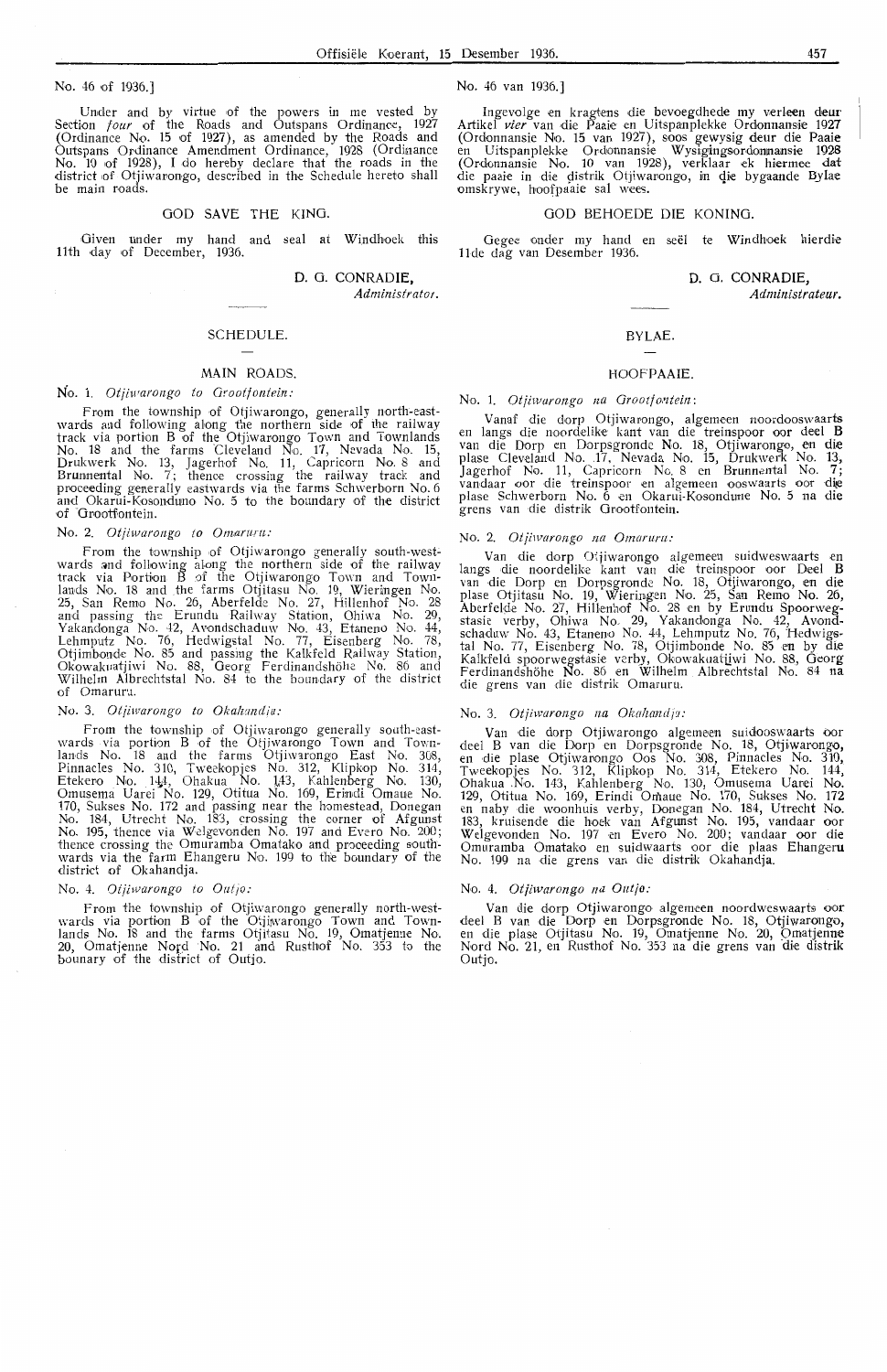# **Government Notices.**

following Government Notices are published for The following<br>general information.

F. P. COURTNEY CLARKE,<br>*Secretary for South West Africa.*<br>Office of the Administrator, Windhoek,

No. 173.] [1 Desember 1936. No. 173.] [1 Desember 1936.

#### ROYALTY REGULATIONS.

The Administrator has been pleased under and by virtue of the power vested in him by Sections *sixty-four* and *ninety- six* of the Imperial 'Mining Ordinance for German South West Africa of the eighth' day of August, 1905, as amended from time to tiane, to suspend the royalty payable on Lithium ore in terms of Government Notice No. 81 of 25th June, 1934, as amended by Government Notice No. 6 of 2nd January, 1935, and Government Notice No. 58 of 24th March, 1936,<br>as from the first day of January, 1937, to the thirty-first day of December, 1937.

No. 174.] [4th December, 1936. No. 174.] [4 Desember 1936.

#### SUPPLY OF LIQUOR TO ASIATICS AND COLOURED PERSONS.

The Administrator has been pleased, under and by virtue **of the powers in him vested by sections** *twenty-five* **and** *one**hundred and three* **of the Liquor Licensing Proclamation, 1920** (Proclamation No. 6 of 1920), as amended foom time to **time,** to make the following regulations.

#### **REGULATIONS**

1. Upon application being made to any Magistrate, in terms of sub-section (2) of section *twenty-five* of the Proclamation for the grant of a letter exempting the applicant **from the restrictions imposed against Asiatics or coloured persons under the authority of the aforesaid proclamation, such Magistrate shall observe the following provisions in** issuing such letter of exemption.

- (a) Full exemption may only be granted where the applicant moves in European society on an equal social footing or is ordinarily recognized or treated as a European.
- (b) Asiatics or coloured persons who do not fall under the category indicated in paragraph (a) may be permitted to purchase a limited amount of liquor from bottlestore licensees within a prescribed period.

The quantity so authorised to be purchased shall be in the discretion of the Magistrate, who shall stipulate on the letter of exemptions:

*i.* the full name and race of the person exempted;

- ii. the quantity and description of liquor authorised;
- iii. the period within which such quantity is authorised;
- iv. the period (not exceeding one year) for which such letter of exemption is valid;
- v. the district in respect of which such letter of exemption is valid and of force.

A letter of exemption issued in terms of this paragraph is hereinafter in these regulations called "a partial letter of exemption".

(c) Letters of exemption shall be substantially in the form shown in the Schedule attached hereto, and must be renewed when entries can no longer be fairly made<br>as required by Regulation No. 2, owing to lack of space.

# Goewermentskennisgewings.

Die volgende Goewermentskennisgewings word vir alge- mene informasie gepubliseer. F. P. COURTNEY CLARKE,

*Sekretaris vir Suidwes-Afrika.* 

Kantoor van die Administrateur, Windhoek,

## REGULASIES BETREFFENDE HUURTOL.

Dit het die Administrateur behaag om, ingevolge en<br>kragtens die bevoegdhede aan hom verleen deur artikels vier-en-sestig en ses-en-neëntig van die Keiserlike Mynordonnansie vir Duits Suidwes-Afrika van die agste dag van<br>Augustus 1905, soos van tyd tot tyd gewysig, om die huurtol te skors wat betaalbaar is op lithiumerts in terme van Goewermentskennisgewing No. 81 van 25 Junie 1934, soos<br>gewysig by Goewermentskennisgewing No. 6 van 2 Januarie 1935, en Goewermentskennisgewing No. 58 van 24 Maart 1936, vanaf die eerste dag van Januarie 1937 tot die een-en--<br>dertigste dag van Desember 1937.

#### VERSKAFFINO VAN DRANK AAN ASIATE EN GEKLEURDE PERSONE.

Dit het die Administrateur behaag om, ingevolge en kragtens die bevoegdhede hom verleen deur artikels *vyf-*<br>*en-twintig* en *eenhonderd en drie* van die "Drank Licentie Proclamatie, 1920" (Proklamasie No. 6 van 1920), soos van tyd tot tyd gewysig, die volgende regulasies te maak.

#### REGULASIES.

1. Op aansoek aan 'n Magistraat gerig, ooreenkomstig subartikel (2) van artikel *vyf-en-twintig* van die Proklamasie, vir die uitreiking van 'n brief wat die applikant vrystel van die beperkings teen Asiate of gekleurde persone opgelê volgens die magtiging van die vermelde proklamasie, moet so 'n Magistraat die volgende bepalings by die uitreiking<br>van so 'n vrystellingsbrief inagneem.

- (a) Volle vrystelling kan alleen verleen word waar die applikant hom in blanke gemeenskap op 'n gelyke<br>sosiale voet beweeg of gewoonlik erken of behandel word as 'n blanke.
- (b) Asiate of gekleurde persone wat nie onder die in paragraaf (a) genoemde kategorie val nie, kan toegelaat word om 'n beperkte hoeveelheid drank van bottelstoor-lisensiehouers binne 'n voorgeskrewe tydperk te koop.

Die hoeveelheid wat hy aldus gemagtig is om te koop is volgens die goeddunke van die Magistraat wat op die vrystellingsbrief moet stipuleer :-

- i. Die volle naam en ras van die persoon-wat vrygestel is;
- ii. die hoeveelheid en beskrywing van gemagtigde drank;
- iii. die tydperk binne welke sodanige hoeveelheid gemagtig is;
- iv. die tydperk (mie een jaar te bowegaande nie) waar- voor so 'n vrystellingsbrief geldig is;
- v. die distrik ten aansien waarvan so 'n vrystellingsbrief geldig en van krag is.

'n Vrystellingsbrief ooreenkomstig hierdie paragraaf uitgereik, word hierna in hierdie regulasies "n ge- .<br>deeltelike v:rystellingsbrief" genoem.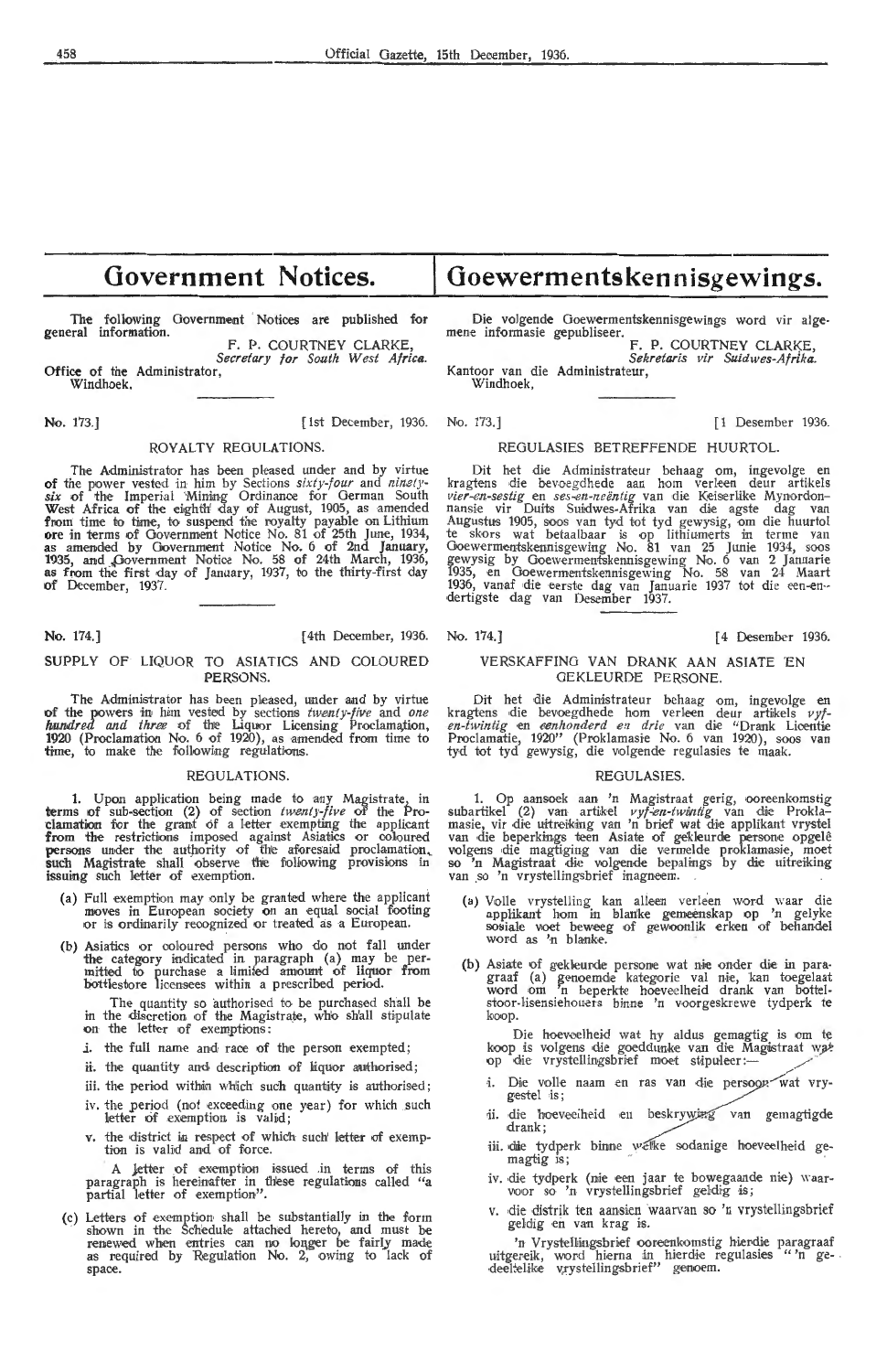(d) The Magistrate shall keep a record of the issue and cancellation of all letters of exemption entering in detail the particulars mentioned in paragraph (b) of this regulation.

2. Bottlestore-keepers shall:

- (a) enter upon every partial letter of exemption the quantity and description of liquor supplied to the holder, the date of delivery, and the name of the licensee supplying such liquor;
- (b) enter in a special register kept for the purpose, im-<br>- mediately after delivery of liquor to any holder of a partial letter of exemption:
	- i. the name of the holder;
	- ii. the quantity and description of liquor supplied;
	- iii. the date of delivery.

3. Any bottlestore-keeper who contravenes any provision of regulation No. 2, or who supplies any holder of a letter of exemption with liquor to which he is not entitled in terms<br>of such letter of exemption shall be guilty of an offence.

4. Any European member of the South West Africa Police shall be entitled at all reasonable times to inspect the register referred to in Regulation No. 2, and any licensee<br>who refuses to allow him to make such inspection or obstructs him in any manner therein shall be guilty of an offence.

5. Any holder of a partial letter of exemption who obtains or attempts to obtain liquor by virtue of his letter of exemption otherwise than as authorised thereby or attempts in any manner to evade the terms "thereof shall be guilty of an offence.

6. All letters of exemption are subject to cancellation as provided in sub-section (2) of section *twenty-five* of the Proclamation, or to restriction or diminution of the privileges granted thereby, in the discretion of the officer authorised to exercise the right of cancellation as aforesaid.

7. Any person convicted of an offence under these regulations shall be liable to a fine not exceeding fifty pounds<br>and in default of payment to imprisonment for a period not exceeding six months.

8. In these regulations the expression "the Proclamation" shall mean the Liquor Licensing Proclamation, 1920 (Proclamation No. 6 of 1920), as amended from time to time, and any expression which has been defined in the proclamation shall bear in these regulations the meaning in terms of which it has been so defined.

## SCHEDULE.

#### Form A.

#### FULL LETTER OF EXEMPTION.

All holders of liquor licenses under the Liquor Licensing Proclamation, 1920 (Proclamation No. 6 of 1920), as amended from time to time, who are carrying on business in the district of . are hereby informed that the restrictions imposed upon the sale, delivery or supply of liquor to Asiatics or coloured persons in terms of the aforesaid proclamation, shall not apply to .................. .

| of |                  | (insert full name) |  |  |  |
|----|------------------|--------------------|--|--|--|
|    | (insert address) |                    |  |  |  |
|    |                  |                    |  |  |  |

concerned.

District of ... Magistrate.

#### $\sim$ Form B.

#### PARTIAL LETTER OF EXEMPTION.

1n the district of

All holders of bottlestore licenses under the Liquor Licensing Proclamation, 1920 (Proclamation No. 6 of 1920), as amended from time to time, who are carrying on business in the -district of .. ......... \_ .. ... . . . ... .. . .. .. .. . . .. are hereby informed that, notwithstanding the restrictions imposed upon<br>the sale, delivery or supply of liquor to Asiatics or coloured persons in terms of the aforesaid proclamation, it shall be

- (c) Vrystellingsbriewe ,moet wesenlik in die vorm wees<br>soos in die hieraangehegte Bylae uiteengesit en moet hernu word wanneer inskrywings nie meer goed daarin gemaak kan word nie, soos bepaal deur Regulasie No. 2,<br>weens gebrek aan ruimte.
- (d) Die Magistraat moet 'n register aanhou van die uitreiking en terugtrekking van alle vrystellingsbriewe en<br>moet die besonderhede in paragraaf (b) van hierdie regulasie uitvoerig opteken.
- 2. Bottelstoorhouers moet:-
- (a) Op elke gedeeltelike vrystellingsbrief die hoeveelheid en beskrywing van drank aan die houer verskaf, die<br>•datum van lewering, en die naam van die lisensiehouer wat sodanige drank verskaf, opteken;
- (b) in 'n besondere register vir dié doel aangehou, dadelik na lewering van drank aan enige houer van 'n gedeeltena lewering van drank aan emge<br>like vrystellingsbrief, opteken:--
	- i. die naam van die houer;
	- ii. die hoeveelheid en beskrywing van drank wat verit. end noeveelheid en beskip<br>skaf is;<br>iii. die datum van lewering.

3. Elke bottelstoorhouer wat enige bepaling van regulasie<br>No. 2 oortree, of wat enige houer van 'n vrystellingsbrief<br>met drank verskaf waarop hy nie geregtig is in terme van<br>so 'n vrystellingsbrief nie is skuldig aan 'n oo

4. Enige blanke lid van die Suidwes-Afrikaanse Polisie kan te enige redelike tyd die register inspekteer waarna in Regulasie No. 2 verwys word, en 'n lisensiehouer wat weier om hom toe te laat om so 'n insage te hê of hom op enige wyse verhinder is skuldig aan 'n oortreding.

5. Enige houer van 'n gedeeltelike vrystellingsbrief wat drank verkry of probeer om te verkry kragtens sy vrystellingsbrief op 'n wyse anders as daarin gemagtig of trag om<br>op enige wyse die terme daarvan te ontduik is skuldig aan<br>'n oortreding.

6. Alle vrystellingsbriewe is onderworpe aan kansellasie soos in subartikel (2) van artikel *vyf-en-twintig* van die Proklamasie bepaal, of aan beperking of vermindering van<br>die voordele daarin, verleen, volgens die goeddunke van die beampte wat gemagtig is om die reg van kansellasie, soos<br>voormeld, uit te oefen.

7. Iemand wat aan 'n oortreding ingevolge hierdie regulasies skuldig gevind is is blootgestel aan 'n boete van hoog-<br>stens vyftig pond en by wanbetaling aan gevangenisstraf vir 'n tydperk van hoogstens ses maande.

8. In hierdie regulasies beteken die uitdruikking "die<br>Proklamasie" die "Drank Licentie Proclamatie, 1920" (Proklamasie No. 6 van 1920), soos van tyd tot tyd gewysig<br>en enige uitdrukking wat in die proklamasie omskrywe is, het in hierdie regulasies die betekenis in terme waarvan dit aldus omskrywe is.

#### BYLAE.

#### Vorm A.

#### VOLLE VRYSTELLINOSBRIEF.

Al die houers van dranklisensies kragtens die "Drank Licentie Proclamatie, 1920'' (Proklamasie No. 6 van 1920),<br>soos van tyd tot tyd gewysig, wat besigheid drywe in die distrik ... .............. ... . .... ....... . . ... ...... word hiermee in kennis gestel dat die beperkings opgelê op die verkoop, lewering of verskaffing van drank aan Asiate of gekleurde persone ooreenkomstig die voormelde proklamasie, nie van toepassing is ,op

(Vu! in voile naam) van ... .... .............. .. (Vu! h1, adres) in so ver as wat dit die distrik ......

betref.

#### Magistraat.

#### Distrik ...................

#### V,orm B.

#### OEDEELTELIKE VRYSTELLINOSBRIEF.

In die distrik ... ...

Al die houers van bottelstoorlisensies kragtens die "Drank Licentie Proclamatie, 1920" (Proklamasie No. 6 van 1920), soos van ty,d l!ot tyd gewysig, wat besigheid drywe in die distrik .............. ... .. .. . . .. ..... ... ... . word hiermee in kennis gestel dat, nieteenstaande die beperkings . opgelê op die verkoop, lewering of verskaffing van drank aan Asiate<br>of gekleurde persone ooreenkomstig die voormelde prokla-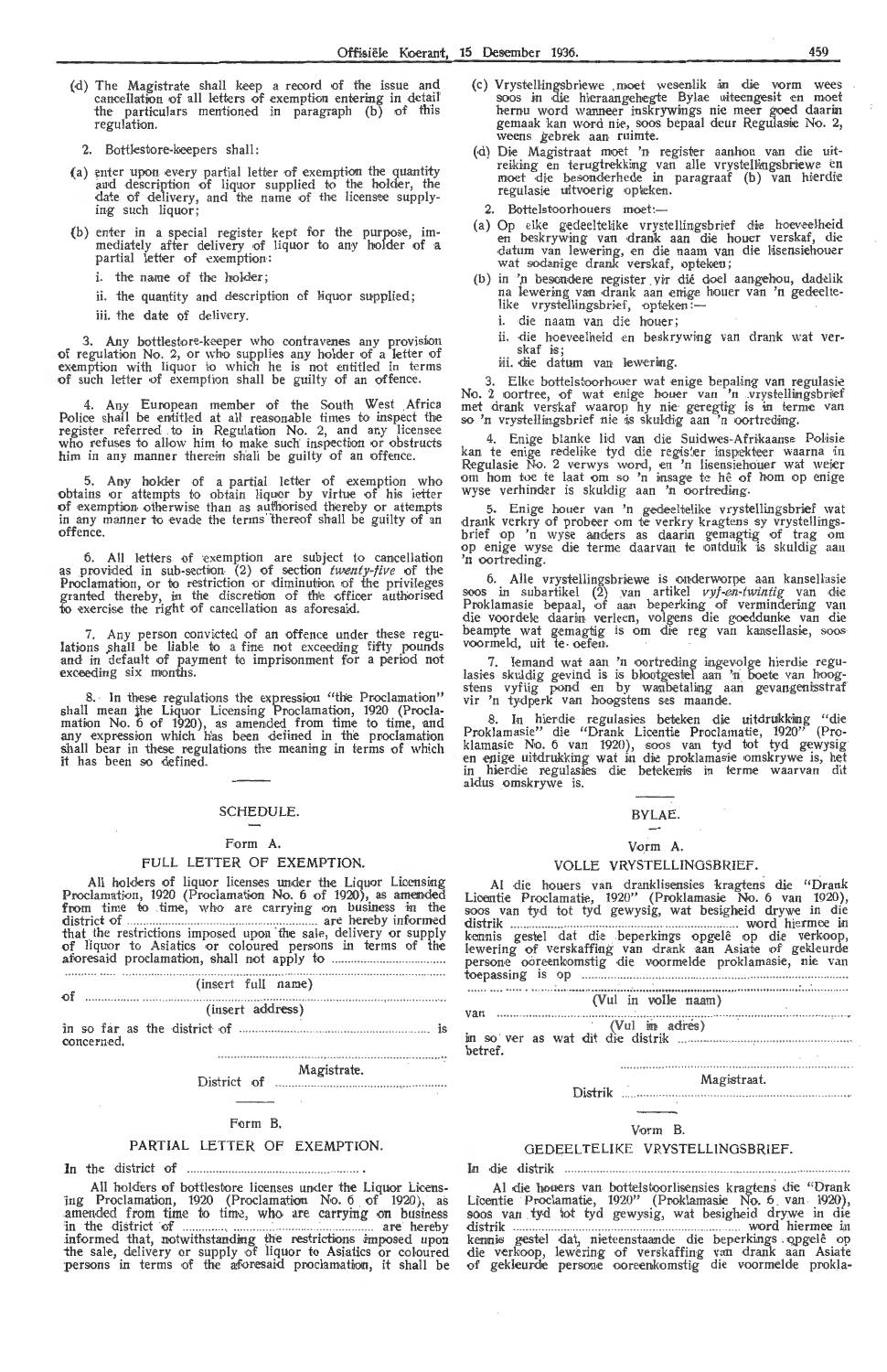## lawful fo supply to masie, sal -dit wettig wees om aan of (insert full name and ·race) (Vul in voile naam en ras) van (insert address) a certain quantity of liquor as follows:-Beer . bottles every ... days Bier ....... bottels -elke dae. Wine  $\frac{1}{2}$  Whisky  $\frac{1}{2}$   $\frac{1}{2}$   $\frac{1}{2}$   $\frac{1}{2}$   $\frac{1}{2}$   $\frac{1}{2}$   $\frac{1}{2}$   $\frac{1}{2}$   $\frac{1}{2}$   $\frac{1}{2}$   $\frac{1}{2}$   $\frac{1}{2}$   $\frac{1}{2}$   $\frac{1}{2}$   $\frac{1}{2}$   $\frac{1}{2}$   $\frac{1}{2}$   $\frac{1}{2}$   $\frac{1}{2}$   $\frac{1}{2}$ Brandy & Whisky " ,, .,, Other liquor " " This letter of exemption is valid up to the  $\frac{1}{2}$  day of  $\frac{1}{2}$  and for the district of . .. . ....... ....... 19. . and for the district

Bottlestore-keepers in the aforesaid district are instructed<br>to enter upon this letter of exemption the quantity and description of liquor supplied to the holder, the date of de livery, and the name of the licensee supplying such liquor, as indicated in the form at the foot hereof.

of ....... . only.

|             | Magistrate. |  |  |  |  |
|-------------|-------------|--|--|--|--|
| District of |             |  |  |  |  |

| Liquor. | Name of Licensee. |
|---------|-------------------|
|         |                   |
|         |                   |
|         |                   |

No. 175.] [8th December, 1936. No. 175.] (8 Desember 1936.

#### MARRIAGE OFFICERS: APPOINTMENT AS.

The Administrator has been pleased in terms of section *five*, sub-section (2) of the Solemnization of Marriages Pro-<br>clamation, 1920 (Proclamation No. 31 of 1920), to approve of the appointment of Reverend Father MATTHIAS PUSCH and Reverend Father JOHANNES THALHAUSER of the Roman Catholic Mission as Marriage Officers for South West Africa, with effect from the 15th December, 1936.

It is hereby notified for general information that His<br>Honour the Administrator, in terms of sub-section (1) (d) of section *eleven* of the Natives (Urban Areas) Proclamation, 1924 (No. 34 of 1924), as amended by section 4 (a) of Pro-<br>clamation No. 4 of 1932, has been pleased to prohibit any female native from entering the Okahandja Municipal Area after the 1st of December, 1936, without having first obtained<br>a certificate of approval from the Native Commissioner, Okahandja, which certificate shall be produced by such native female on demand by any authorised officer requiring the same.

#### No. 177.] [9th December, 1936. No. 177.] [9 Desember 1936.

#### COMMISSION ON MONEY ORDERS ISSUED FOR PAYMENT WITHIN SOUTH WEST AFRICA.

His Honour the Administrator has been pleased, under the provisions of sub-section (5) of section *five* of Proclamation No. 15 of 1931 to approve of the undermentioned rates of commission on Money Orders issued for payment within South West Africa with effect as from 1st January,  $1937: -$ 

6d per unit of  $£4$ , or part thereof.

No. 178.)

[11th December, 1936.

#### POUNDS: ESTABLISHMENT AND DISESTABLISHMENT OF.

The Administrator has been pleased, in terms of section *two* of Proclamation No. 5 of 1917, to approve of the following:-

| $\label{def:1} \begin{minipage}[t]{0.9\textwidth} \centering \begin{minipage}[t]{0.9\textwidth} \centering \begin{minipage}[t]{0.9\textwidth} \centering \end{minipage}[t]{0.9\textwidth} \centering \begin{minipage}[t]{0.9\textwidth} \centering \end{minipage}[t]{0.9\textwidth} \centering \begin{minipage}[t]{0.9\textwidth} \centering \end{minipage}[t]{0.9\textwidth} \centering \begin{minipage}[t]{0.9\textwidth} \centering \end{minipage}[t]{0.9\textwidth} \centering \begin{minipage}[t]{0.9\textwidth} \centering \end{min$<br>(Vul in volle naam en ras) |  |  |  |  |  |  |
|--------------------------------------------------------------------------------------------------------------------------------------------------------------------------------------------------------------------------------------------------------------------------------------------------------------------------------------------------------------------------------------------------------------------------------------------------------------------------------------------------------------------------------------------------------------------------|--|--|--|--|--|--|
| <b>Van</b> <i>member member member member member member member member member member member member member member member member member member member member member member member member member member member member member member membe</i><br>$\cdot$ (Vul in adres)                                                                                                                                                                                                                                                                                                      |  |  |  |  |  |  |
| 'n sekere hoeveelheid drank as volg te verskaf:                                                                                                                                                                                                                                                                                                                                                                                                                                                                                                                          |  |  |  |  |  |  |
|                                                                                                                                                                                                                                                                                                                                                                                                                                                                                                                                                                          |  |  |  |  |  |  |
|                                                                                                                                                                                                                                                                                                                                                                                                                                                                                                                                                                          |  |  |  |  |  |  |
|                                                                                                                                                                                                                                                                                                                                                                                                                                                                                                                                                                          |  |  |  |  |  |  |
|                                                                                                                                                                                                                                                                                                                                                                                                                                                                                                                                                                          |  |  |  |  |  |  |
|                                                                                                                                                                                                                                                                                                                                                                                                                                                                                                                                                                          |  |  |  |  |  |  |

Aan bottelstoorhouers in die voormelde distrik word op-<br>drag gegee om in hierdie vrystellingsbrief die hoeveelheid<br>en beskrywing van drank aan die houer verskaf, die datum<br>van lewering, en die naam van die lisensiehouer in wat sodanige drank verskaf, soos in die vorm aan die end hiervan aangegee.

|        | Distrik | <b></b><br>Magistraat.  |
|--------|---------|-------------------------|
| Datum. | Drank.  | Naam van Lisensiehouer. |
|        |         |                         |
|        |         |                         |
|        |         |                         |

#### HUWELIKSAMPTENARE: BENOEMING TOT.

Dit het die Administrateur behaag om, ooreenkomstig artikel vyf, subartikel (2) van "De Huweliksvoltrekkings Proklamatie 1920" (Proklamasie No. 31 van 1920), die benoeming<br>van Weleerwaarde Pater MATTHIAS PUSCH en Weleerwaarde Pater JOHANNES THALHAUSER van die R!ooms Katolieke Sending tot Huweliksamptenare vir Suidwes-Afrika vanaf 15 Desember 1936, goed te keur.

No. 176.] (8th December, 1936. No. 176.] (8 Desember 1936.

Hiermee word vir algemene inligting bekendgemaak dat dit Sy Edele die Adminstrateur, ooreenkomstig onderartikel<br>(1) (d) van artikel *elf* van "De Naturelle (Stedelike Gebieden) Proklamatie 1924" (No. 34 van 1924), soos gewysig deur artikel 4 (a) van Proklamasie No. 4 van 1932, behaag het<br>om enige vroulike naturel te verbied om die Okahandja: Munisipaliteitsgebied na die 1ste Desember 1936 binne te tree, sonder eers 'n sertifikaat van goedkeuring van die<br>Naturellekommissaris, Okahandja, verkry te hê, en hierdie sertifikaat moet deur sodanige vroulike naturel op aanvraag van<br>enige gemagtigde amptenaar wat dit verlang, getoon word.

#### KOMMISSIE OP POSWISSELS UITOEREIK VIR BETALING BINNE SUIDWES-AFRIKA.

Dit het Sy Edele die Administrateur behaag om, kragtens die bepalings van subartikel (5) van artikel vyf van Proklamasie No. 15 van 1931 sy goedkeuring te heg aan die hierondergenoemde kommissietarief op Poswissels uitgereik vir betaling binne Suidwes-Afrika, met ingang vanaf 1 Januarie  $1937$  :-- 6d. per eenheid van £4 of

gedeelte daarvan.

No. 178.] [ 11 Desember 1936.

SKUTTE: OPRIGTING EN SLUITING VAN.

Dit het die Administrateur behaag om, ooreenkomstig artikel *twee* van Proklamasie No. 5 van 1917, die volgende goea te keur :-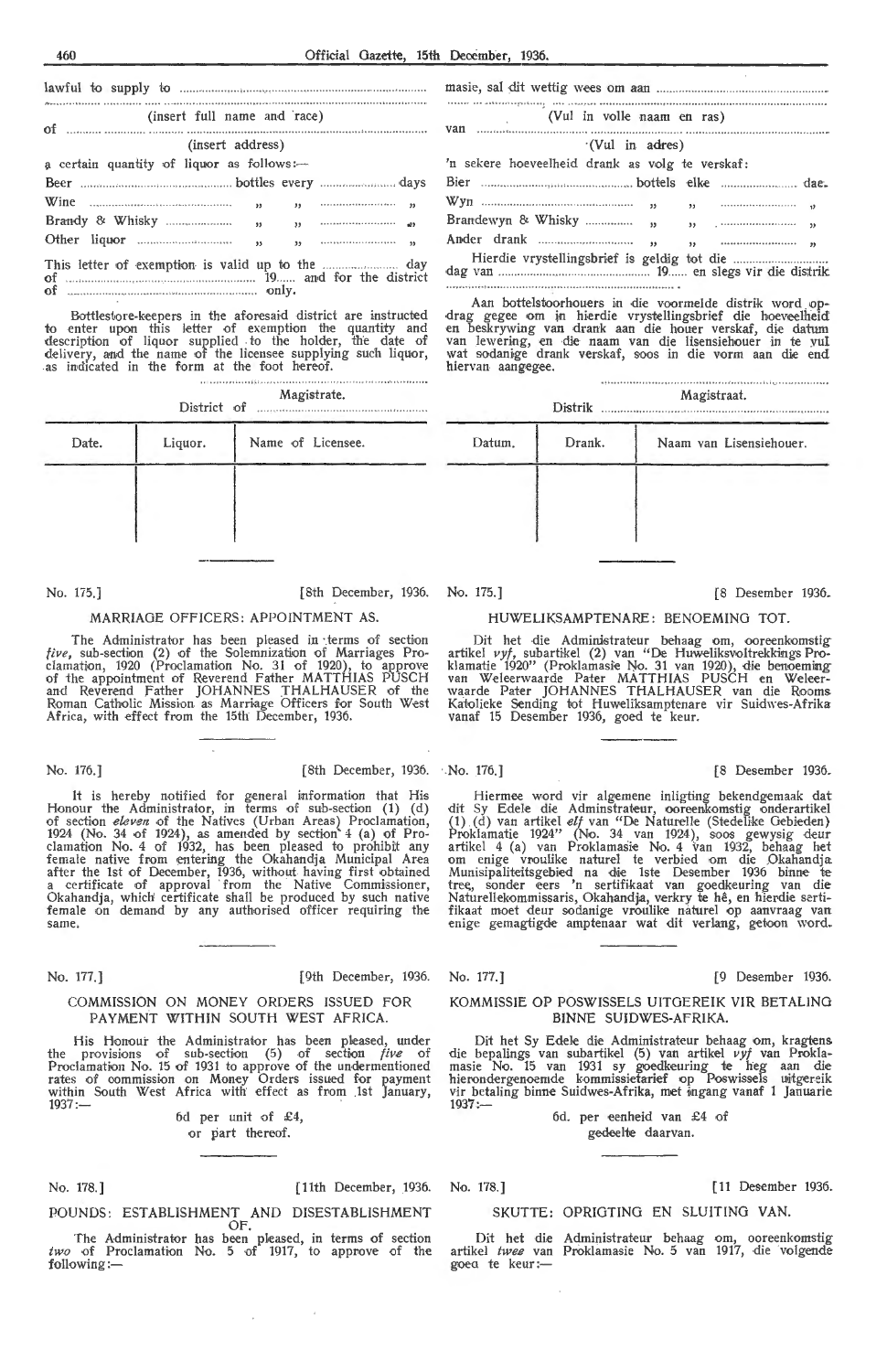| Establishment of<br>Pound at.<br>Oprigting van Skut te. | Name of Poundmaster.<br>Naam van Skutmeester. | Disestablishment of<br>Pound at.<br>Sluiting van Skut te. | District.<br>Distrik. | With effect from.<br>Met ingang vanaf. |
|---------------------------------------------------------|-----------------------------------------------|-----------------------------------------------------------|-----------------------|----------------------------------------|
| STEINHAUSEN.                                            | Albert Julius Hitzeroth.                      |                                                           | Gobabis.              | 2.9.36                                 |
|                                                         |                                               | RIVERSIDE.                                                | Gobabis.              | 15.8.36.                               |

#### No. 179.] [12th December, 1936. No. 179.] [ 12 Desember 1936.

#### ACTING REGISTRAR OF DEEDS: APPOINTMENT OF.

It is hereby notified, for general information, that HERBERT JOSCELYN ALLEN has been appointed to act as Registrar of Deeds for South West Africa in terms of sub-section (1) of Section *thirteen* of Proclamation No. 21 of 1919, during the absence of Mr. P. S. Lambrechts on leave, with effect from the 19th' December, 1936, to the 30th January, 1937.

No. 180.] [ 12th December, 1936. No. 180.] [ 12 Desember 1936.

### ACTING REGISTRAR OF COMPANIES:

#### APPOINTMENT OF.

It is hereby notified, for general information, that HERBERT JOSCELYN ALLEN has been appointed to act as Registrar of Companies for South West Africa in terms of subssection (2) of Section *three* of the Companies Ordinance, 1928 (No. 19 of 1928), during the absence of Mr. P. S. Lambrechts on leave, with effect from the 19th December, 1936, to the 30th January, 1937.

## WAARNEMENDE REGISTRATEUR VAN AKTES:

#### AANSTELLINO VAN.

Hiermee word vir algemene inligting bekend gemaak dat HERBERT JOSCELYN ALLEN aangestel is om as Registrateur van Aktes vir Suidwes-Afrika ooreenkomstig subartikel (1) van artikel*. dertien* van Proklamasie No. 21 van<br>1919, gedurende die afwesigheid van Mnr. P. S. Lambrechts, wie op verlof is, met ingang vanaf die 19de Desember tot die 30ste Januarie 1937, op te tree.

#### WAARNEMENDE REGISTRATEUR VAN MAATSKAPPYE; AANSTELLING VAN.

Hiermee word vir algemene inligting bekend gemaak dat HERBERT JOSCELYN ALLEN aangestel is om as<br>Registrateur van Maatskappye vir Suidwes-Afrika ooreenkomstig subartikel (2) van artikel drie van die Maatskappy-Ordonnansie 1928 (No. 19 van 1928) gedurende die afwesigheid van Mnr. P. S. Lambrechts, wie op verlof is, met ingang vanaf die 19de Desember 1936 tot die 30ste Januarie 1937, op te tree.

## **General Notices.**

#### (No. 71 of 1936.)

#### TERRITORY OF SOUTH WEST AFRICA.

#### REGISTRATION OF VOTERS.

#### ELECTORAL DIVISION KEETMANSHOOP.

#### REGISTERING OFFICER'S NOTICE OF REVISING OFFICER'S COURT.

Notice is hereby given that the Revising Officer, the<br>Magistrate, Keetmanshoop, will attend at the Court House, Keetmanshoop, on the 28th day of December, 1936, at 10 o'clock a.m., for the purpose of amending, revising, and settling the Voters' List for the Electoral Division of Keetmanshoop.

All persons whose claims have been disallowed by the Registering Officer, and all persons who have objected in<br>writing to the right of any person enrolled on the Provisional List to be so enrolled, or to the right of any person claiming to have his name registered as a Voter to be *w* registered, and all persons who have been so objected to, may appear before the Revising Officer at the time<br>and place aforesaid for the purpose of establishing their<br>said claims or objections. All claimants and objectors must appear either personally or by an agent authorized thereto in writing.

Dated at Keetmanshoop, the 26th day of November, 1936.

C. T. BOURQUIN, Registering Officer.

# **Algemene Kennisgewings.**

(No. 71 van 1936.)

OEBIED SUIDWES-AFRIKA.

REGISTRASIE VAN KIESERS.

#### KIESAFDELING KEETMANSHOOP.

#### REGISTRASIEAMPTENAAR SE KENNISGEWING VAN HOFSITTING VAN HERSIENINGSAMPTENAAR.

Hierby word bekend gemaak dat die Rewiseur, die Magistraat, Ke•etmanshoop, in die Hofsaal, KEETMANS-HOOP, op die 28ste dag van Desember 1936, om 10 uur<br>v.m., sitting sal hou om die Kieserslys vir die Kiesafdeling Keetmanshoop te verbeter, te hersien en vas te stel.

Al die persone wie se aansprake deur die Registrasieamptenaar afgewys is, en al die persone wat skriftelik be-<br>swaar gemaak het teen die reg van iemand wat op die Voor-Iopige Lys geplaas is, om al-dus geplaas te word, of teen die reg van iemand, wat aanspraak gemaak het op registrasie<br>as Kieser, om aldus geplaas te word; en al die persone, teen wie besware aldus gemaak is, kan voor die Rewiseur op die voorgenoemde tyd en plek verskyn, om hul aansprake of besware te doen geld. Al die aanspraak- en beswaarmakers moet persoonlik of deur 'n skriftelik <laartoe gemagtigde persoon verskyn.

Oedateer te Keetmanshoop, op hierdie 26ste dag van November 1936.

C. T. BOURQUIN,

Registrasieamptenaar.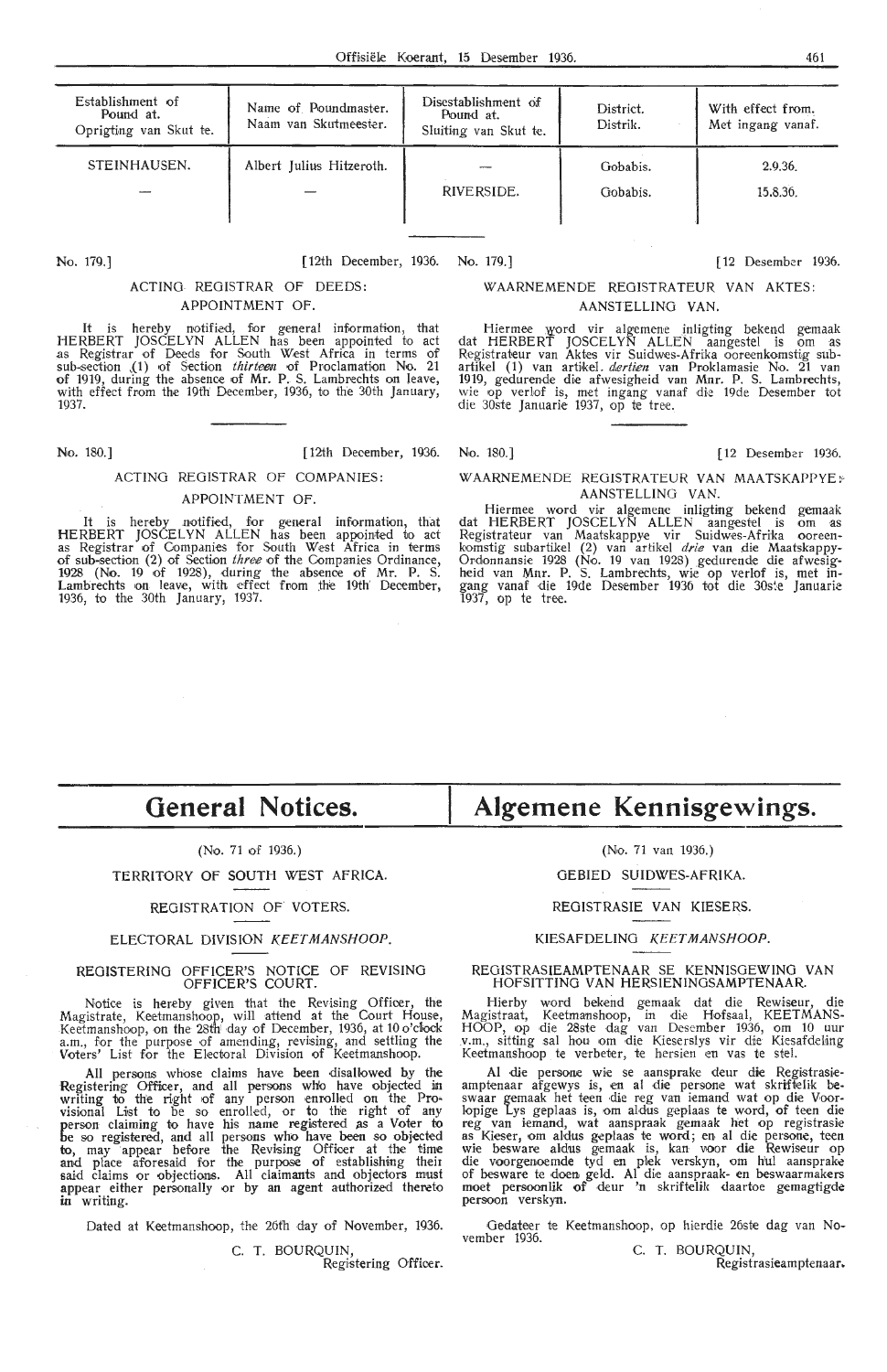#### (No. 72 of 1936.)

The following particulars in regard to the registration of Companies are published for general information. P. S. LAMBRECHTS, *Registrar of Companies* 

Companies Registration Offioe, Windhoek, 1st December, 1936. ( No. 72 van 1936.)

Die volgende besoncterhede in verband met die registrasic van Maatskappye word vir algemene informasie gepubliseer.

P. S. LAMBRECHTS

**Registrateur** *van Maatskappye.* 

Registrasiekantoor vir Maatskappye, Windhoek, 1 Desember 1936.

No. Name of Company. No. Naam van Maatskappy. Address/Adres 172 | South West Africa Salt Company | Residence of (Proprietary) Limited Rudolf Klein, Breite Street, Swakopmund 173 Hudson's Bay Company Bulow Street,<br>
(Proprietary) Limited Windhoek ason's Bay Company Date of Registration.<br>Datum van Registrasie. Capital / Kapitaal  $5 \t11 \t1936$   $\frac{1}{2} \t13 \t11$ 13 . 11 . 1936  $\frac{1}{2}$   $\frac{1}{2}$   $\frac{5000}{1}$ 

(No. 73 of 1936.)

#### SOUTH WEST AFRICA TENDER BOARD.

#### ACCEPTANCE Of TENDER.

It is herebv notified for general information that the following tender has been accepted:-

Erection of Superintendent's Quarters at the Native Hospital, Windhoek:-

P. SKILIAN at £1.484.10.0,

#### (No. 74 of 1936.)

#### TERRITORY OF SOUTH WEST AFRICA

#### REGISTRATION OF VOTERS.

#### ELECTORAL DIVISION OKAHANDJA

REGISTERING OFFICER'S NOTICE OF REVISING OFFICER'S COUR1.

Notice is hereby given that the Revising Officer, the Magistrate, Okahandja, will attend at OKAHANDJA on the 7th day of January, 1937, at 10 o'clock a.m., for the purpose of amending, revising, and settling the Voters' List for the Electoral Division of Okahandja.

All persons whose claims have been disallowed by the Registering Officer, and all persons who have objected in writing to the right of any person enrolled on the Provisional List to be so enrolled, or to the right of any person claiming to have his name registered as a Voter to be so registered, and all persons who have been so objected to, may appear before the Revising Officer at the time and place aforesaid for the purpose of establishing their said claims or objections. All claimants and objectors must appear either personally or by an agent authorized thereto in writing

Dated at Okahandja, the 7th day of December, 1936

P. J. DE VILLIERS

Registering Officer

1936.

## (No. 73 van 1936.)

#### SUIDWES-AFRlKA TENDERRAAD.

#### AANNAME VAN TENDER.

Hiermee word vir algemene inligting bekendgemaak dat die volgende tender aangeneem 1s:-

Oprigting van Superintendent se kwartiere by die Natu $relle$  Hospitaal, Windhoek :-

P. SKILJAN vir  $£1,484,10.0$ 

(No. 74 van 1936.)

#### GEBIED SUIDWES-AFRIKA.

#### REOISTRASIE VAN KIESERS.

#### KIESAFDELING OKAHANDIA

REOISTRASIE-AMPTENAAR SE KENNISGEWINO VAN DIE HOFSITTINO VAN DIE REWISEUR.

Hierby word bekendgemaak dat die Rewiseur, die<br>Magistraat, Okahandja, te OKAHAND JA op die 7de dag<br>van Januarie 1937, om 10 uur v.m., sitting sal hou om die Kieserslys vir die Kiesafdeling Okahandja te verbeter, te hersien en vas te stel.

Al die persone wie se aansprake deur die Registrasieamptenaar afgewys is, en al die persone wat skriftelik be-<br>swaar gemaak het teen die reg van iemand wat op die Voorlopige Lys geplaas is, om aldus geplaas te word, of teen die die reg van iemand, wat aanspraak gemaak het op registrasie as Kieser, om aldus geplaas te word; en al die. persone, teen wie besware aldus gemaak is, kan voor die Rewiseur op die voorgenoemde tyd en plek verskyn, om hul aansprake of besware te doen geld. **Al** die aanspraak- en beswaarmakers moet persoonlik of deur 'n s'kriftelik daartoe gemagtigde persoon verskyn.

Gedateer te Okahandia op hierdie 7de dag van Desember

P. J, DE VILLIERS,

Registrasie-amptenaar.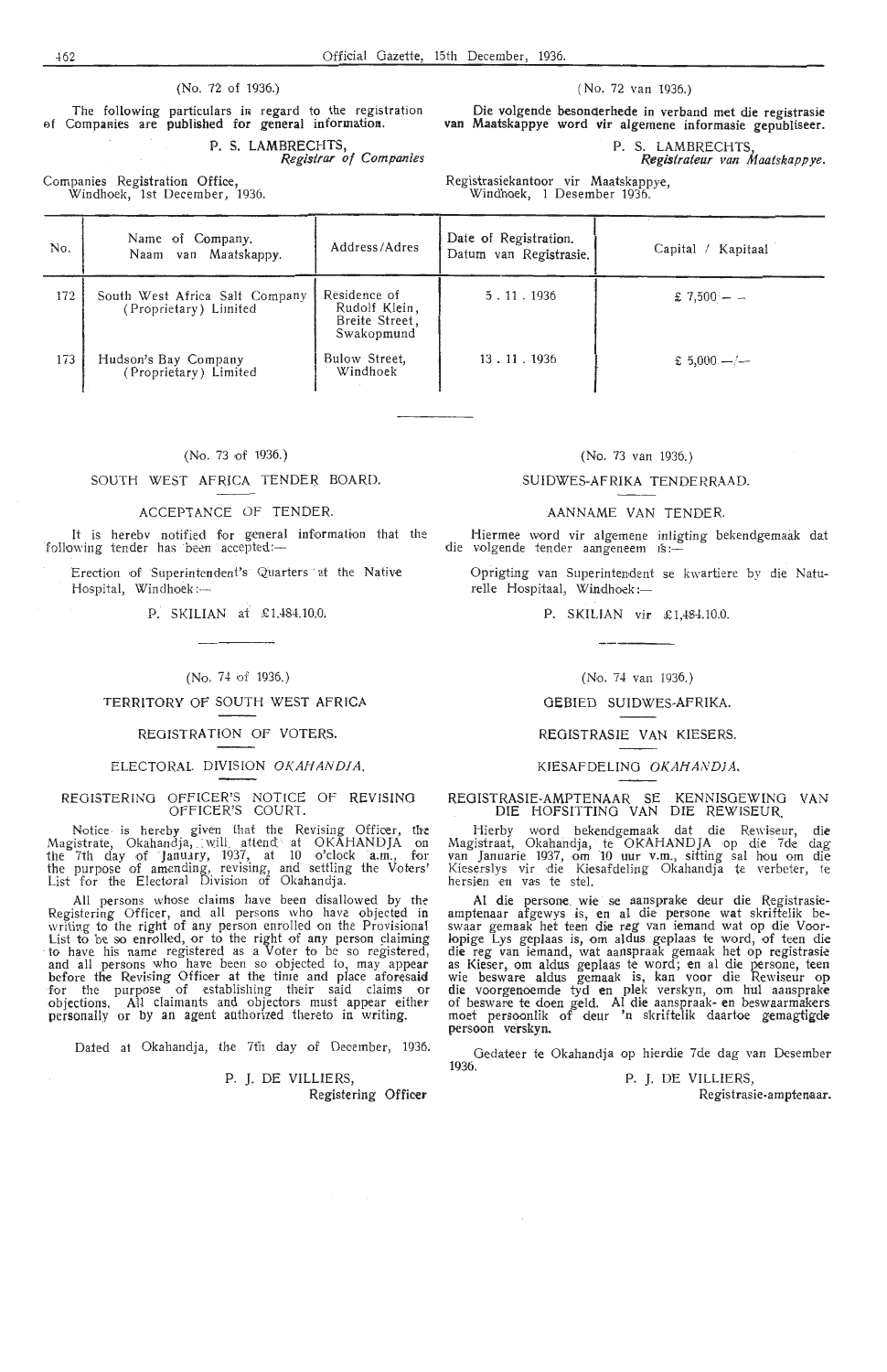# **Advertisements. Advertensies.**

#### ADVERTISING IN THE OFFICIAL GAZETTE OF SOUTH WEST AFRICA.

1. The *Official Gazette* will be published on the 1st and 15th day of each month; in the event of either of those days falling on a Sunday or Public Holiday, the *Gazette* will be published on the next succeeding working day.

2. Advertisements for insertion in the *Gazette* must be delivered at the office of the Secretary for South West Africa (Room 46, Government Buildings, Windhoek) in the languages in which they are to be published, not later than 4.30 p.m. on the *ninth* day before the date of publication of the *Gazette* in which they are *to* be inserted.

3. Advertisements will be inserted in the *Gazette* after the official matter or in a supplement to the *Gazette* at the discretion of the Secretary.

4. Advertisements will be published in the *Official Gazette* in the English, Dutch or German languages; the necessary translations must be furnished by the advertiser<br>or his agent. It should be borne in mind however, that the German version of the *Gazette* is a translation onlv and not the authorised issue.

5. Only legal advertisements are accepted for publication in the *Official Gazette,* and are subject to the approval of the Secretary for South West Africa, who can refuse to accept or decline further publication of any advertisement.

6. Advertisements should as far as possible be typewritten. Manuscript of advertisements should be written on<br>one side of the paper only, and all proper names plainly inscribed; in the event of any name being incorrectly printed as a result of indistinct writing, the advertisement can only be republished on payment of the cost of another insertion,

7. The Subscription for the *Official Gazette* is 20/- per annum, post free in this Territory and the Union of South Africa obtainable from Messrs. John Meinert Ltd., Box 56, Windhoek. Postage must be prepaid by Overseas subscribers. Single copies of the *Gazette* may be obtained either from Messrs. John Meinert Ltd., Box 56, Windhoek, or from the Secretary for South West Africa at the price of 1/- per copy.

8. The charge for the insertion of advertisements other than the notices mentioned in the succeeding paragraph is at the rtae of 7/6 per inch single column and 15/- per inch double column, repeats half price. (Fractions of an inch to be reckoned an inch.)

9. Notices to Creditors and Debtors in the estates of deceased persons and notices of executors concerning liquidation accounts lying for inspection, are published in schedule form at **12/-** per es\_tate.

10. No advertisement will be inserted unless the charge is prepaid. Cheques, drafts, postal orders or money orders must be made payable to the Secretary for South West Africa.

#### ADVERTEER IN DIE OFFISIELE KOERANT VAN SUIDWES-AFRIKA.

1. Die *Offisiele K.oerant* sa'i op die lste en 15de **vu** elke maand verskyn; ingeval een van hierdie dae op **'n**  Sondag op Publieke feesdag val, dan verskyn die *Offisiele K.oerant* op die eersvolgende werkdag.

2. Advertensies wat in die *Offisiële Koerant* geplaas moet word moet in die taal waarin hulle sal verskyn ingehandig word aan die kantoor van die Sekretaris vir Suidwes-Afrika (Kamer 46, Regerings-Geboue, Windhoek), nie later<br>as 4.30 n.m. op die neënde dag voor die datum van ver-<br>skyning van die *Offisiële Koerant* waarin die advertensies moet geplaas word nie.

3. Advertensies word in die Offisiële Koerant geplaas agter die offisiele gedeelte, of in 'n ekstra blad van **die**  *l(oerant,* soos die Sekretaris mag goedvind.

4. Advertensies word in die *Offisiële Koerant* gepubli-<br>seer in die Engelse, Afrikaanse en Duitse tale; die nodige vertalinge moet deur die adverteerder of sy agent gelewer word. Dit moet onthou word dat die Duitse teks van die Offisiële Koerant slegs 'n vertaling is, en nie die geoutoriseerde uitgawe is nie.

5. Slegs wetsadvertensies word aangeneem vir publikasie in die *Offisiële Koerant*, en hulle is onderworpe aan die goedkeuring van die Sekretaris vir Suidwes-Afrika, wat **die**  aanneming of verdere publikasie van 'n advertensie mag weier. weier.

6. Advertensies moet sover as moontlik op die masjien geskryf wees. Die manuskrip van advertensies moet slegs op een kant van die papier geskryf word, **en** alle name **moet**  duidelik wees; ingeval 'n naam ingevolge onduidelike handskrif foutief gedruk• word, dan kan die advertensies slegs dan weer gedruk word as die koste van 'n nuwe opneming betaal word.

7. Die jaarlikse intekengeld vir die Offisiële Koerant is 20/-, posvry in hierdie Oebied en die Unie van Suid-Afrika, verkrygbaar van die here John Meinert, Bpk., Posbus 56,<br>Windhoek. Posgeld moet vooruit betaal word deur oorseese intekenaars. Enkele eksemplare van die Offisiële Koerant is verkrygbaar of van die here John Meinert, Bpk., Posbus 56, Windhoek, of van die Sekretaris vir Suidwes-Afrika, teen die prys van 1/- per eksemplaar.

8. Die koste vir die opname van advertensies, **belialwe**  die kennisgewings, wat in die volgende paragraaf g**e**noem is, is teen die tarief van 7/6 per duim enkel kolom, en 15/per duim dubbel kolom, herhalings teen half prys. (Gedeettes van 'n duim moet as 'n voHe duim bereken word.)

9. Kennisgewings aan krediteure en debiteure in die boedels van oorlede persone, en kennisgewings van eksekuteurs betreffende likwidasie-rekenings, wat vir inspeksie lê, word in skedule-vorm gepubliseer teen 12/- per boedel.

10. Geen advertensie sal geplaas word nie, tensy die<br>koste vooruit betaal is. Tjeks, wissels, pos- of geldorders moet betaalbaar gemaak word aan die Sekretaris vir Suidwes-**Afrika.** 

NOTICE.

Application has been made by CARL GOTTFRIED MERTENS for the issue and registration of a Certificate<br>of Registered Title in respect of certain farm called Leopard No. 218 (being a portion of the farm Kransneus in the Bastard Gebiet) situate in the district of Rehoboth, measuring 586 hectares, 79 ares, 4 square metres, purchased by the said<br>Carl Gottfried Mertens on the 23rd day of January, 1936, from the bastards Adonis Irion and Troy Irion.

All persons claiming to have any right or title in or over the said land are hereby required to notify me in writing of such claim within three months from the date of publication of this notice.

Should any objection be taken it shall be the duty **of**  the person objecting in the absence of any agreement between the parties, to apply to the High Court of South West Africa, within a period of one month from the date on which the objection is lodged for an Order restraining the issue of the Certificate in question, failing which such Certificate will be issued.

P. S. LAMBRECHTS, Registrar of Deeds.

Deeds Registry, Windhoek,

23rd November, 1936.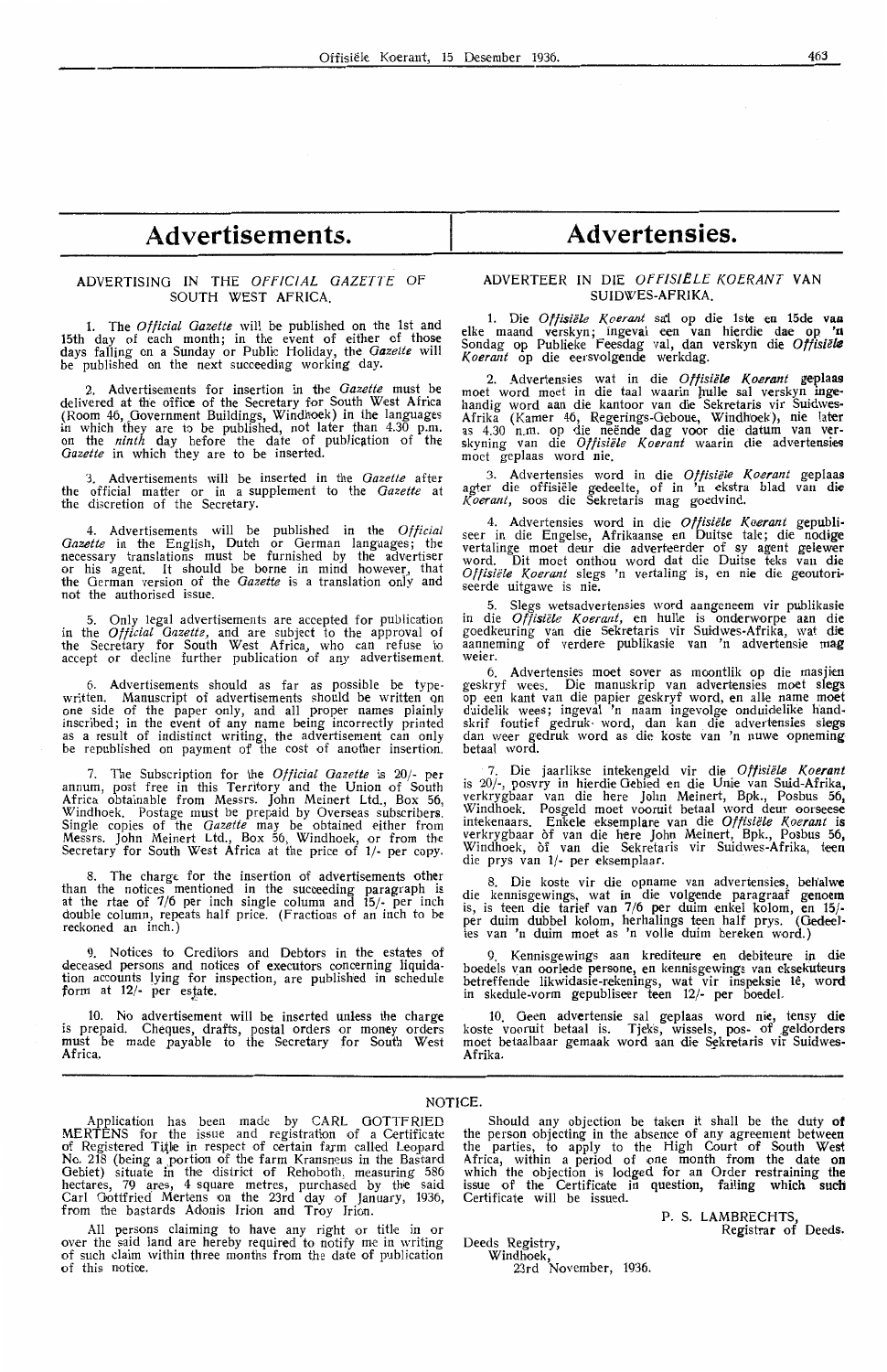NOTICES OF TRUSTEES AND ASSIGNEES, Pursuant to Section *ninety-nine,* Sub-section **(2),** of the Insolvency Ordinance, 1928.

The liquidation accounts and plans of distribution or/and contribution in the Assigned or Sequestrated Estates mentioned in the subjoined Schedule having been confirmed on the dates therein mentioned, notice is hereby given that<br>a dividend is in course of payment or/and a contribution in course of collection in the said Estates as set forth', and that every creditor liable to contribute is required to pay the trustee or assignee the amount for which he is liable at the address mentioned in the Schedule.

KENNISGEWINO VAN KURATORS EN BOEDELBEREDDERAARS. Ingevolge artikel *neen-en- neentig,* onderartikel (2) van die Insolvensie-Ordonnansie, 1928.

Aangesien die likwidasierekenings en state van distribusie of/en kontribusie in die afgestane of gesekwestreerde boedels vermeld in die onderstaande Bylae op die daarin genoemde datums bekragtig is, word hiermee kennis gegee dat 'n diwident uitgekeer of/en 'n kontribusie in vermelde boedels ingevorder sal word, soos uiteengesit in die Bylae, en dat elke kontribusiaepligtige skuldeiser die deur h'om verskuldigde bedrag aan die kurator of boedelberedde- raar by die adres in die Bylae genoem, moet betaal.

*Form. No.* 7 */Form.No.* 7. SCHEDULE - BYLAE.

|                                        | ~~~~~~~                                                                |                                                                                      |                                                                                                                                                                       |                                                                            |                                                                                                  |  |
|----------------------------------------|------------------------------------------------------------------------|--------------------------------------------------------------------------------------|-----------------------------------------------------------------------------------------------------------------------------------------------------------------------|----------------------------------------------------------------------------|--------------------------------------------------------------------------------------------------|--|
| No. of<br>Estate<br>No. van<br>Boe del | Name and Description<br>of Estate<br>Naam en Beskrywing<br>van Boedel  | Date when<br>Account<br>Confirmed<br>Datum<br>waarop Re-<br>kening be-<br>kragtig is | Whether a Dividend is<br>being paid or Contri-<br>bution being collected,<br>or both<br>Of 'n diwident uitgekeer<br>word of 'n kontribusie<br>ingevord, word of beide | Name of Trustee or<br>Assignee<br>Naam van Kurator of<br>Boedelberedderaar | Full Address of Trustee<br>or Assignee<br>Volledige Adres van<br>Kurator of<br>Boedelberedderaar |  |
| 372                                    | Max Lentin, a cattle<br>speculator of Windhoek                         | 10/12/36                                                                             | Dividend is being paid                                                                                                                                                | D. W. F. E. Ballot<br>and E. Worms                                         | Box 18, Windhoek                                                                                 |  |
| 373                                    | David Lentin, a cattle<br>speculator of Windhoek                       | 10/12/36                                                                             | do.                                                                                                                                                                   | do.                                                                        | do.                                                                                              |  |
| 374                                    | J. L. Tobias, a cattle<br>speculator of Windhoek                       | 10/12/36                                                                             | do.                                                                                                                                                                   | do.                                                                        | do.                                                                                              |  |
| 375                                    | Hessel Abramson, a cattle<br>speculator of Windhoek<br>and Otjiwarongo | 10/12/36                                                                             | do.                                                                                                                                                                   | do.                                                                        | do.                                                                                              |  |
| 463                                    | Peter Vogt, a farmer of<br>Ukuib, District of<br>Karibib               | 3/12/36                                                                              | do.                                                                                                                                                                   | E. Worms                                                                   | Box 18, Windhoek                                                                                 |  |
|                                        |                                                                        |                                                                                      |                                                                                                                                                                       |                                                                            |                                                                                                  |  |

NOTICES OF TRUSTEES **AND** ASSIGNEES, Pursuant to Section *ninety-six,* Sub-section **(2),** of the Insolvency Ordinanoe, 1928.

Notice is hereby given that *the* liquidation accounts and plans of distribution or/and contribution in the Estates mentioned in the subjoined Schedule will lie open at the offices therein mentioned for a period of fourteen days, or<br>such longer period as is therein stated, from the date mentioned in the Schedule or from the date of publ whichever may be later, for inspection by creditors.

KENNISGEWINO VAN KURATORS EN BOEDELBEREDDERAARS. Ingevolge artikel *ses-en-neentig,* onderartikel (2) van die Insolvensie-Ordonnansie 1928.

Kennis word hiermee gegee, dat die likwidasierekenings en state van distribusie of/en kontribusie in die boedels, vermeld in aangehegte Bylaé, vir inspeksie deur skuldeisers in die vermelde kantore, gedurende 'n tydperk<br>van veertien dae of soveel langer, soos daarin vermeld, vanaf die datum, in die Bylae vermeld, of vanaf die

Form. No. 6 / Form. No. 6. SCHEDULE. - BYLAE.

| No. of<br>Estate<br>No. van<br><b>Boedel</b> | Name and Description of Estate<br>Naam en Beskrywing van Boedel                                  | Description of Account<br>Beskrywing<br>van Rekening       | Offices at which Account<br>will lie open<br>Kantore waar Rekening vir<br>inspeksie sal lê | Date from which<br>Account will lie<br>open<br>Datum vanaf wan-<br>neer Rekening vir<br>inspeksie sal lê |            |
|----------------------------------------------|--------------------------------------------------------------------------------------------------|------------------------------------------------------------|--------------------------------------------------------------------------------------------|----------------------------------------------------------------------------------------------------------|------------|
|                                              |                                                                                                  |                                                            | Master<br>Meester                                                                          | Magistrate<br>Magistraat                                                                                 | From/Van   |
| 426                                          | Ernst Richard Rothe, trading as<br>Rothe & Hagen, General<br>Dealer of Grootfontein and<br>Outio | First and Final<br>Liquidation and<br>Distribution Account | Windhoek                                                                                   | Grootfontein<br>and Outjo                                                                                | 15/12/1936 |

Notice is hereby given that application will be made to the High Court of South West Africa on Monday the 15th day ot February, 1937, at 9.30 a.m. or so soon thereafter as Counsel can be heard 'for the surrender of the estate of OTTO DARAMS, a gardener of Bethanie, as insolvent and that his Schedules will lie for inspection at the Office of the

NOTICE OF SURRENDER. Master of the High Court at Windhoek and at the Office of the Magistrate at Bethanie for a period of 14 days from the 15th day of January, 1937.

Windhoek, this 10th' day of December, 1936.

J. ORMAN,

Applicant's Attorney, Post Street, Windhoek.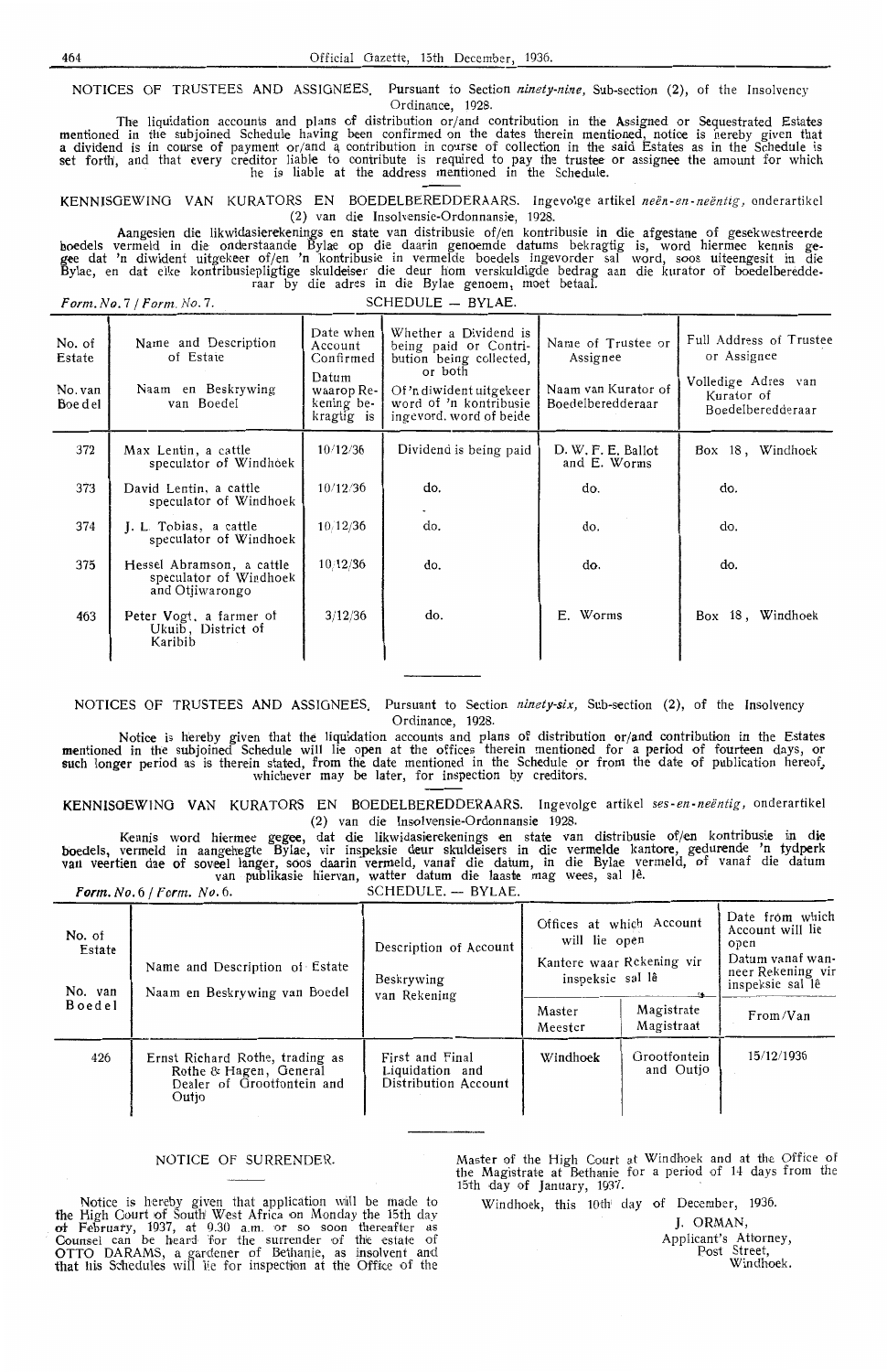#### NOTICES OF TRUSTEES **AND** ASSIGNEES. Pursuant to Section ninety-four of the Insolvency Ordinance, 1928.

of the for an Notice is hereby given that fourteen days after the date hereof it is the intention of the Trustees or Assignees Sequestrated or Assigned Estates mentioned in the subjoined Schedule to apply to the Master of the High Court extension of time, as specified in the Schedule, within which to lodge a liquidation account and plan of distribution or/and contribution.

KENNISGEWING V**A**N KURATORS EN BOEDELBEREDDERAARS. Ingevolge Artikel *vier-en-neëntig* van die In-<br>solv**e**nsie-Ordonnansie, 1928.

Kennis word hiermee gegee, dat die Kurators of Boedelberedderaars van die gesekwestreerde of afgestane Boedels, vermeld in die hieronder volgende Bylae, voornemens is, om veertien dae na datum hiervan die Meester van<br>die Hooggeregshof te versoek om 'n verlenging van die tyd genoem in die Bylae vir die indiening van 'n likwi

 $Form. No. 5 / Form. No. 5.$  SCHEDULE -- BYLAE.

| No. van<br>B oe del<br>No. of<br>Estate | Naam en Beskrywing<br>van Boedel<br>Name and Description<br>of Estate                                                                 | Naam van Kurator<br>of Boedel-<br>beredderaar<br>Name of Trustee<br>or Assignee | Datum van Aan-<br>stelling van Kurators<br><b>Boedelberedderaars</b><br>Date of Trustee or<br>Assignee's<br>Appointment | Datum waarop J<br>Rekening inge-<br>dien moet word<br>Date when<br>Account due | Tydperk van Verlenging<br>benodig<br>Period of Extension<br>required | Aan wie<br>Applikasie<br>gerig sal word<br>To whom<br>Application<br>will be made |
|-----------------------------------------|---------------------------------------------------------------------------------------------------------------------------------------|---------------------------------------------------------------------------------|-------------------------------------------------------------------------------------------------------------------------|--------------------------------------------------------------------------------|----------------------------------------------------------------------|-----------------------------------------------------------------------------------|
| 416                                     | Assigned Estate<br>Phillip Katz, Hotel<br>Proprietor of Savoy<br>Hotel, Keerom Str.,<br>Cape Town, and<br>Walvis Hotel,<br>Walvis Bay | A. Thal<br>C. L. Short                                                          | 13/1/33                                                                                                                 | 31/10/36                                                                       | 6 months                                                             | Master of the<br>High Court<br>Windhoek                                           |

#### VACANT DISTRICT SURGEONCY.

Applications for the undermentioned district surgeoncy, acoompanied by particulars as to date and country of birth, qualifications, experience and previous and present appointments of the applicants, should reach the Secretary for South West Africa, Windhoek, not later than the 15th January, 1937.

Testimonials (copies) may be submitted, but canvassing by petition or otherwise should not be resorted to. The appointment is on a part-time basis and private practice is not precluded . Applicants should state whether they have a knowledge of both official languages. Surgical experience will be a recommendation. The successful candidate will be required to assume duty on or about the 1st of March, 1937 :-

| DISTRICT | - GROOTFONTEIN, S.W. Africa. |
|----------|------------------------------|
|          | HEADQUARTERS - GROOTFONTEIN. |
| SALARY   | $-$ £450 per annum.          |

The salary mentioned covers all ordinary and routine services, but travelling allowance at  $1/-$  per mile for almileage travelled beyond a radius of three miles from head mileage travelled beyond a radius of three miles from head-<br>quarters, night detention at 15/-, and supplementary fees for<br>certain other services will be payable, also fees for attendance at courts and inquests in acoordanoe with the tariff of the Administration's branch of Justice.

In addition to the above appointment the successful candi-<br>date will receive a retaining fee of £300 per annum from a<br>private Company and will also be eligible for the post of Railway Medical Officer, which carries a salary of £70 per annum.

#### KALKFELD ERF FOR SALE.

#### In the Estate of the late

#### KARL KONRAD AREND.

Certain portion "a" of portion 4 of portion "A" of the Farm "QUELLDAMM" No. 110, situate in the District of Otjiwarongo, measuring 31 Ares, is offered for sale by PUBLIC TENDER

by the Executor.

There are buildings upon the Erf which is on the Eastern side of the Railway, near Neumann's Store, Kalkfeld.

Tenders must be in writing addressed to the under-<br>signed by the 20th January, 1937, and for cash' payable<br>against transfer secured by Bank guarantee. Costs of transferand duty to be paid by the Purchaser. No tender necessarily accepted.

F. H. WALDRON, 'Box 28, Omaruru.

#### VAKANTE BETREKKINCi VIR DISTRIKSOENEESHEER.

Applikasies vir die ondergenoemde pos van distriks-geneesheer, met vermelding van datum en land van geboorte, kwalifikasies, ondervinding en vorige en teenswoordige aan-<br>stellings, word deur die Sekretaris van Suidwes-Afrika, Windhoek, ingewag, en moet hom nie later as 15 Januarie 1937 bereik nie.

Getuigskrifte (kopieë) kan ingestuur word, maar geen versoek om ondersteuning van applikasies word toegelaat nie.<br>Die aanstelling is van 'n deeltydse aard en private praktyk word toegelaat. Applikante moet vermeld of hulle 'n kennis van albei offisiële tale besit.

Chirurgies,e ervaring sal 'n aanbeveling wees. Dit word van die suksesvolle kandidaat verwag om ongeveer 1 Maart  $1937$  in diens te tree:-

DISTRIK - GROOTFONTEIN, S.W. Afrika  $HOOFKWARTIERE - GROOTFONTEIN.$ <br>SALARIS  $-$  £450 per jaar.

 $-$  £450 per jaar

Die genoemde salaris dek alle gewone en roetiene dienste maar reistoelae teen 1/- per myl vir alle afstande afgelê buite drie myl vanaf Hoofkwartiere, nagverblyf teen 15/-<br>en bykomende vergoeding vir seker ander dienste word betaal, en ook vergoeding vir bywoning van Hofsittings en ondersoeke, ooreenkomstig die tarief van die Administrasie<br>se Afdeling van Justisie.

Behalwe die bogenoemde aanstelling sal die suksesvolle kandidaat 'n honorarium van £300 per jaar van 'n private maatskappy ontvang, en sal verkiesbaar wees vir die pos<br>van Spoorweg Mediese Amptenaar wat 'n salaris van £70 per jaar dra.

#### NOTICE OF INTENTION TO APPLY FOR REHABILITATION.

Notice is hereby given that application will be made in terms of Section 108 (2) of Ordinance No. 7 of 1928 to the High Court of South West Africa on Monday the 8th March, 1937, at 9 o'clock in the forenoon, or as soon thereafter as Counsel can be heard, for the rehabilitation of LUDWIG RECSEY, presently a butcher's blocker of Johannes-<br>burg, Transvaal, and formerly a butcher of Swakopmund in<br>the district of Swakopmund, whose estate was placed under sequestration by Order of the High Court of South West Africa dated the 27th day of July, 1931.

Dated at Windhoek, on this the 7th day of December, 1936.

N. BLOCH, SHAR & BLOCH

Attorneys for the Applicant P.O. Box 452, Kaiser Street, WINDHOEK.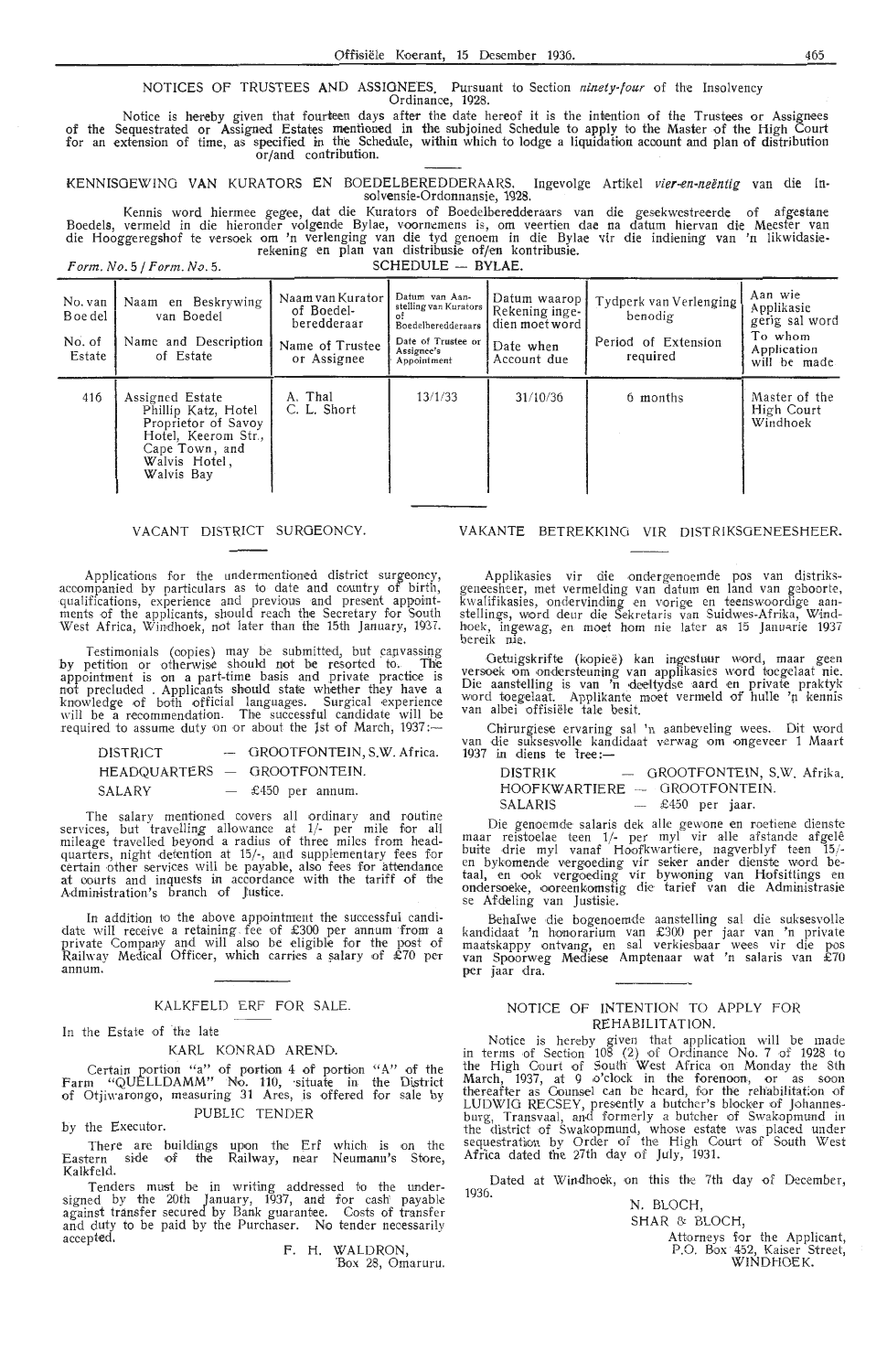NOTICE TO CREDITORS AND DEBTORS. ESTATES OF DECEASED PERSONS. Section 46, Act No. 24 of 1913, as applied to South' West Africa.

Creditors and Debtors in the Estates specified in the annexed Schedule are called upon to lodge their claims with and pay their debts to the Executors concerned within the stated periods calculated from the date of publication hereof.

KENNISOEWING AAN SKULDEISERS EN SKULDENAARS. BOEDELS VAN OORLEDE PERSONE. Artikel 46, Wet No. 24 van 1913, soos toegepas op Suidwes-Afrika.

Skuldeisers en skuldenaars in die Boedels wat vermeld is in bygaande Bylae word versoek om hul vorderings in te !ewer en hul skulde te betaal by die kantore van die betrokke Eksekuteurs binne die gemelde tydperke, vanaf die datum van publikasie hiervan.

SCHEDULE - BYLAE.

| Estate No.<br>Boedel No. | ESTATE LATE<br><b>BOEDEL VAN WYLE</b>                  | Within a period of<br>Binne 'n tydperk van | Name and Address of Executor or<br>authorized Agent<br>Naam en Adres van Eksekuteur of<br>gemagtigde Agent                                 |
|--------------------------|--------------------------------------------------------|--------------------------------------------|--------------------------------------------------------------------------------------------------------------------------------------------|
| 1953                     | Anna Francina Elizabeth Brand,<br>horn Coetzee         | $21$ days                                  | Joachim Paulus Brand,<br>Post Office Kub                                                                                                   |
| 1886                     | Johannes Carl Hubrich,<br>Photographer of Luderitz     | 30 days                                    | Drs. Hirsekorn & Jorissen,<br>Box 24, Luderitz                                                                                             |
| 1947                     | Jan Tobias Izak de Villiers                            | 21 days                                    | L. J. de Villiers, c/o W. I.,<br>S. A. R Windhoek                                                                                          |
| 1952                     | Chaim Leiser Shirken                                   | 30 days                                    | Alec E. Rissik, Attorney for Executor<br>Dative, Box 90, Keetmanshoop                                                                      |
| 1962                     | William Bonifacius Lawson                              | 21 days                                    | Peter K. K. Atiogbe, c/o Arnold<br>Weiß, Box 29, Luderitz                                                                                  |
| 1963                     | Wilhelm Hermann Karl Kasch                             | 30 days                                    | Henriette E. Kasch, Farm Diana,<br>Priv. Bag Windhoek                                                                                      |
| 1970                     | M. A Jiranek                                           | 21 days                                    | R. J. I. Jiranek, Schaffeld,<br>Grootfontein                                                                                               |
| 1975                     | Hendricus Theodorus Vrydag                             | 21 days                                    | Paul Scheiblich, Executor Dative,<br>Box 146, Luderitz                                                                                     |
| 1976                     | William Charles Barcley,<br>Died Walvis Bay 15/10/1936 | 21 days                                    | V. N Murray, Esq.,<br>Box 25, Walvis Bav                                                                                                   |
| 1977                     | Victor August Robert von Michaelis                     | 30 days                                    | E. M. F. M. von Michaelis,<br>Executrix Testamentary,<br>c/o Dr. Hans Hirsekorn,<br>Hansa Haus, Windhoek                                   |
| 1988                     | Gerhardus Paulus Swart                                 | 30 days                                    | Lorentz & Bone,<br>Box 29, Gobabis                                                                                                         |
| 1989                     | Heinrich Gathemann                                     | 30 days                                    | Eleanore Maria Luise Gathemann,<br>born Schulenburg, and<br>Christine Henriette Ida Louise<br>Frey, born Nissen-Lass,<br>Box 320, Windhoek |

#### NOTICE.

Application having been made by the Liquidator of DEUTSCHES MINEN SYNDICAT for the issue and registration of a Certificate of Registered Title in respect of

> Certain Farm MUKOROB No. 14, situate in the District<br>of Keetmanshoop, measuring Twelve Thousand Seven<br>Hundred and Fourteen (12,714) Hectares, Thirty-eight (38) Ar-es and Eighty (80) Square Metres,

originally held by the DEUTSCHES MINEN SYNDICAT under and by virtue of a Deed of Sale, dated the .12th July, 1898, made by the DEUTSCHES MINEN SYNOICAT and CHRISTIAN GOLIATH, Captain of Berseba, by and with the consent of his tribe, and confirmed by the German Imperial Governor on the 5th November, 1898; all persons claiming to have any right or title in or over the said land<br>are hereby required to notify me in writing of such claim within three months from the date of publication of this notice.

Should any objection be taken it shall be the duty of the person objecting, in the absence of any agreement between the parties, to apply to the High Court of South' West Africa within a period of one month from the date on which the objection is lodged for an Order restraining the issue of the Certificate in question, failing which such certificate will be issued.

Deeds Registry, Windhoek, 2nd December, 1936. P. S. LAMBRECHTS, Registrar of Deeds.

## NOTICE OF TRANSFER OF LICENCE.

Notice is hereby given that 14 days after the publication hereof, application will be made to the Magistrate at Outjo for the transfer of the General Dealer's Licence held by Henry Peter Johnson on the farm Otjikondo No. 37 in the district of Outjo, to John Albertyn Pilfold van Zyl.

ECKER & DU PLESSIS Otjiwarongo. **Example 2018** Attorneys for the parties.

PATENTS, DESIGNS, TRADE MARKS & COPYRIGHT PROCLAMATION, 1923.

### APPLICATION TO AMEND SPECIFICATION.

We, Standard Oil Company of California, a corporation duly organized under the Laws of the State of Delaware, of 100 West 10th Street, Wilmington, State of Delaware, and 225 Bush Stred, San. Francisoo, California, United Stares. of America, seek leave fo amend the Specification of Letters. Patent No. 174/36 for "Compounded Mineral Oils".

A oopy of the Original Specification, showing- in red the proposed amendment, is now open to public inspection at the Office of the Registrar of Deeds and Patents, Windhoek.

A Notice of Opposition (on Patents Form No. 17) must be lodged at the Office of the Registrar of Deeds and Patents, Windhoek, within thiree months from the date of the first advertisement hereof.

P. S. LAMBRECHTS, Registrar.

First advertisement: 15th December, 1936.